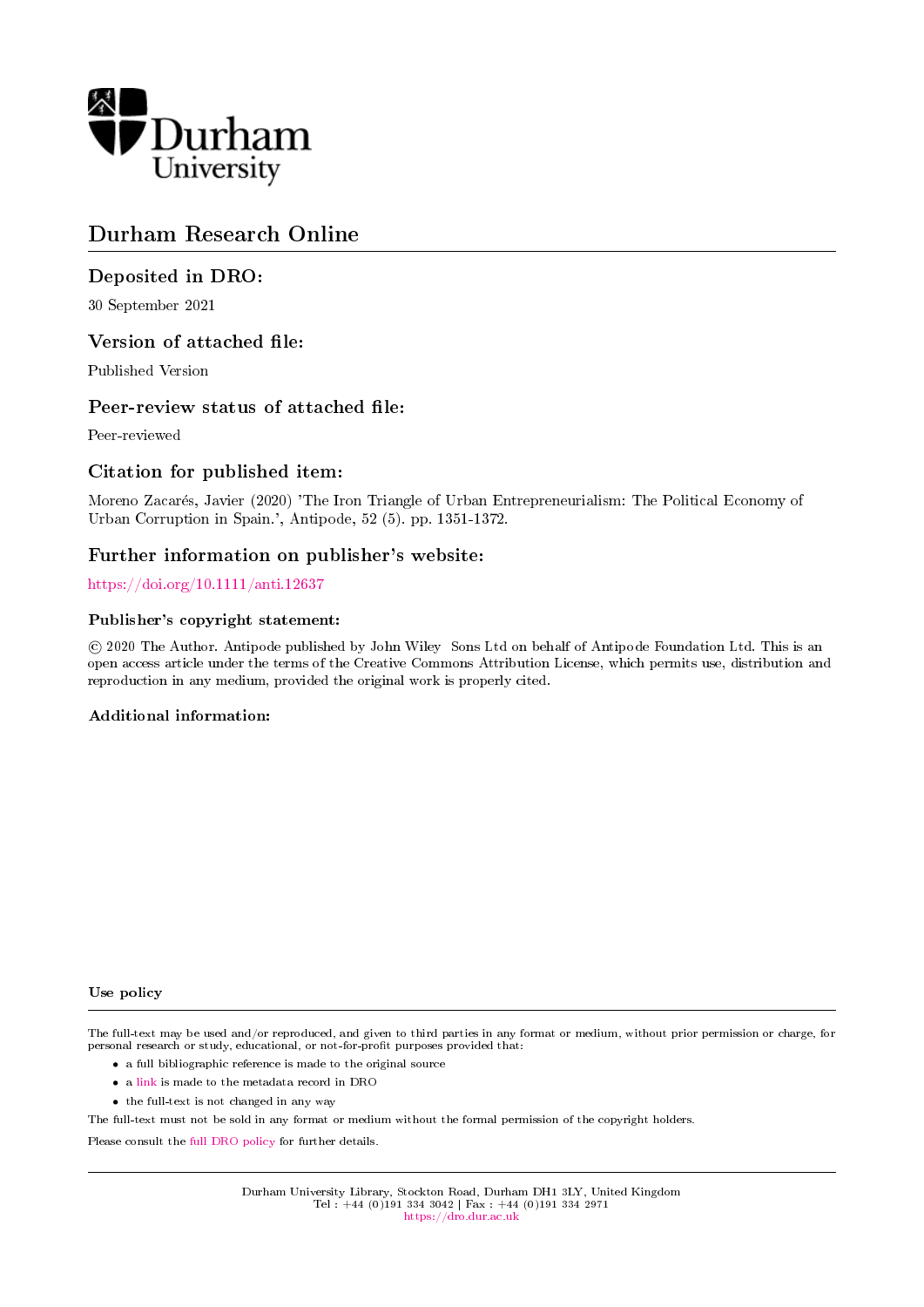# The Iron Triangle of Urban Entrepreneurialism: The Political Economy of Urban Corruption in Spain

# Javier Moreno Zacaré[s](https://orcid.org/0000-0001-5918-3081)<sup>®</sup>

Department of Politics and International Studies, University of Warwick, Coventry, UK; Javier.Moreno-Zacares@warwick.ac.uk

**Abstract:** Despite a cascade of corruption scandals over the last decade, the role of political corruption has yet to be accounted for in the scholarship on Spanish urban entrepreneurialism. This is an omission that extends to the broader literature on the topic as well. This paper looks at the theoretical causes of this neglect and explores ways of integrating corruption into the study of urban entrepreneurialism. To do so, it offers a systematic analysis of the role of clientelism in the political economy of Spanish interurban competition. Contrary to the existing literature, which at best explains away corruption as a logical outgrowth of intensified competition for real estate capital, this paper argues that corruption is rooted in a political structure that precedes the emergence of urban entrepreneurialism. This structure is identified as an "iron triangle", a complex of colluding interests formed by the state, the real estate industry, and political parties.

Keywords: Spain, urban entrepreneurialism, corruption, informality, state theory, clientelism

# Introduction

In 2018, Spanish Prime Minister Mariano Rajoy was ousted from power after a corruption sentence confirmed that his party, the conservative Partido Popular (PP), had been running a decades-long scheme to trade politically allocated resources for illicit campaign donations. To nobody's surprise, the country's powerful construction companies figured prominently amongst the donors—after all, the fall of Rajoy was only the culmination of a decade of relentless scandal around urban development. The corruption avalanche began with the arrest of high-ranking officials of the Marbella city council in 2006, a spectacular event that was followed by a myriad of local scandals across the country, involving politicians from across the political spectrum. Over the years, the ramifications of these scandals gradually worked their way up the scales of the state. From 2009, evidence emerged of criminal networks specialised in brokering clientelist transactions for PP's donors at the regional level. In 2013, serious allegations of corruption reached the highest echelons of the state with the leak of the "Barcenas papers", named after Rajoy's chief treasurer, Luis Barcenas. These handwritten documents

Antipode Vol. 52 No. 5 2020 ISSN 0066-4812, pp. 1351–1372 doi: 10.1111/anti.12637 ª 2020 The Author. Antipode published by John Wiley & Sons Ltd on behalf of Antipode Foundation Ltd. This is an open access article under the terms of the [Creative Commons Attribution](http://creativecommons.org/licenses/by/4.0/) License, which permits use, distribution and reproduction in any medium, provided the original work is properly cited.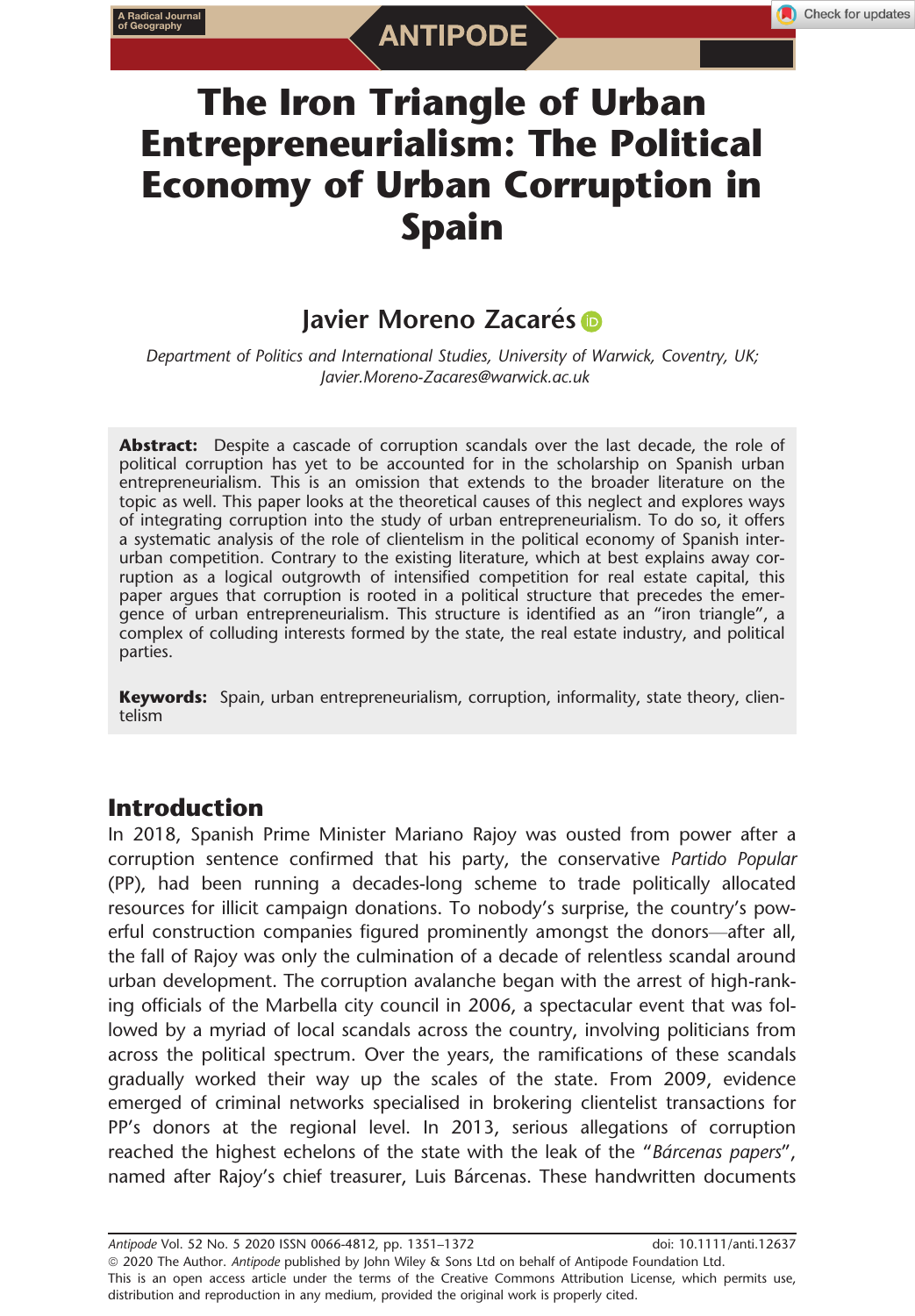detailed the existence of an entire parallel bookkeeping system at the very top of the party, one that managed the party's bribe streams on the national scale.

This wave of scandals has had a profound impact in the country's imaginary, sparking public debates about the role of clientelism in the Spanish economy, and creating a chain of associations between corruption and the wave of urban overdevelopment that crashed the Spanish economy in the wake of 2007. Paradoxically, these developments have remained remarkably absent from the critical scholarship that over the last decade has examined Spain's dramatic experience with urban entrepreneurialism—a form of urban governance geared towards spatial competition for private capital flows (Charnock et al. 2014; Coq-Huelva 2013; Delgado Jiménez 2011; López and Rodríguez 2010). Indeed, on the rare occasions that corruption is cited in this literature, it tends to be explained away as an "extra-legal ramification" of inter-urban competition; a logical outgrowth of intensified processes of competition for real estate capital. But what is more striking is that this neglect transcends the Spanish literature. As we shall see, despite decades of sprawling scholarship, the theme of corruption has been largely neglected by the main theorists of urban entrepreneurialism as well. All of this poses a series of questions. First, why has the scholarship on urban entrepreneurialism omitted the role of corruption despite recurring evidence of its role in the built environment? Second, how can the analysis of corruption be integrated into the theory of urban entrepreneurialism? Third, what does the Spanish experience offer, both theoretically and empirically, to our understanding of how clientelism shapes urban governance?

To address these issues, this article offers a systematic analysis of the role of clientelism in Spanish urban entrepreneurialism, arguing that corruption was in fact constitutive of its political economic dynamics. Far from being a mere offshoot of inter-urban competition, the clientelist nexus between the state managerial class and the real estate industry is one that precedes urban entrepreneurialism and that has a logic of its own. This political structure was cultivated under Franco's dictatorship in the mid 20<sup>th</sup> century and was later adapted to the political dynamics of the liberal democracy that succeeded it in the late 1970s. Through it, corporations competed for political influence to secure their market success, while political parties competed with each other by raising illicit funds to boost their campaign resources. Political patrons were incentivised to inflate their client's earnings as they usually exacted a previously determined portion of their profits, typically in the form of a 3% kickback. These dynamics then developed a symbiotic relationship with processes of inter-urban competition at the turn of the millennium, magnifying processes of real estate speculation at a time when local boosterism was highly popular amongst the electorate. By then, these clientelist exchanges were organised into regional, and even national, graft structures that went beyond the local logic of inter-urban competition.

The first part of the paper focuses on theoretical questions. It explores the omission of corruption from the literature on urban entrepreneurialism, tracing this neglect to the state theories that underpin this scholarship. To correct this, the article turns to critical studies of the "global South", borrowing the concept of informality to bring corruption into the analysis of urban entrepreneurialism. The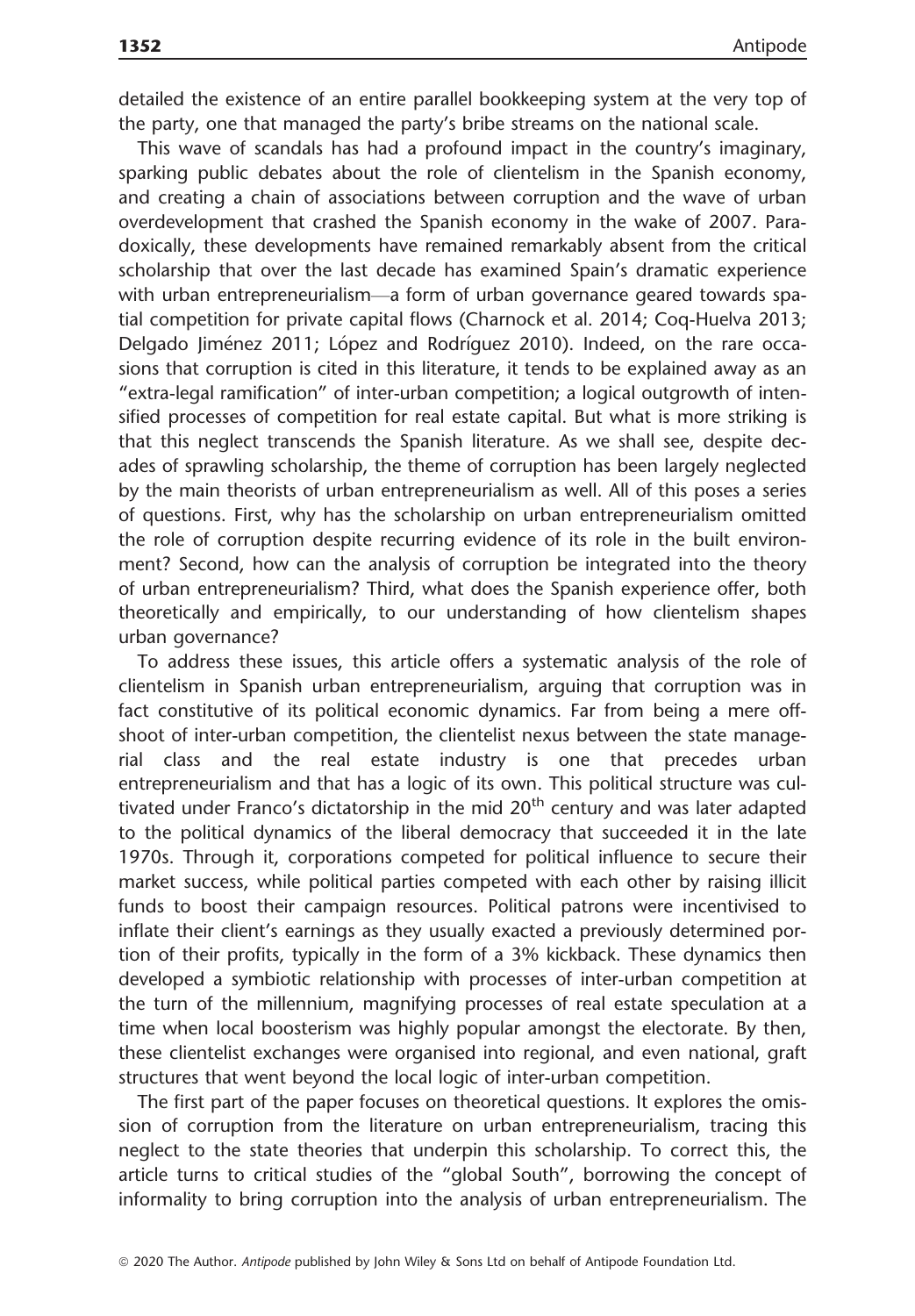second part of the article moves into the Spanish case, identifying the existence of an "iron triangle of urban entrepreneurialism": a three-way complex of colluding interests, the vertices of which are the state apparatus, political parties, and the real estate industry. The analysis starts by fleshing out the role of clientelism and informality in Spanish state formation, all to contextualise the role of the "iron triangle" in the Spanish political economy. The paper then unpacks each one of the "sides" of the triangle, dissecting the links between its vertices: the institutional mechanisms of clientelism (state-real estate); the criminal nexus between parties and developers (real estate-parties); and the reproduction of this kleptocracy (parties-state).

#### Urban Entrepreneurialism, Corruption, and the State Theorising the Competitive City: Urban Entrepreneurialism and Corruption

Over the last three decades, a broad literature has emerged around the concept of "urban entrepreneurialism", a concept that explains the intensification of interurban competition in the midst of the rescaling of North Atlantic political economies.<sup>1</sup> The central premise of this literature is that the crisis of postwar political economies ("Fordist Keynesian regimes"), and their subsequent transition into neoliberal forms ("Schumpeterian workfare regimes"), was a process that had its mirror image in the urban sphere (e.g. Brenner 2003, 2004; Harvey 1989; Jessop 1997a, 1997b; Peck and Tickell 2002). Under postwar political economies, North Atlantic nation-states were equipped with the capacity to coordinate industrial policy and roll out redistributive measures to offset the territorial imbalances of uneven development. Back then, urban governments were mainly responsible for relaying nationally planned policies at the local level. But this "urban managerialism" lost its purpose after the 1970s: as Fordist industry ran out of steam, Keynesian redistributive mechanisms were dismantled, and neoliberal agendas were "upscaled" to supranational institutions, resulting in a partial loss of de jure sovereignty for nation-states. The combined result was that cities and regions came under growing pressure to raise revenue of their own accord by attracting private capital flows, resulting in a heightened exposure to territorial competition. To meet this challenge, there was a trend to devolve or "downscale" the organisation of growth strategies to competing sub-national units. By the late 1980s, these pressures had given shape to entrepreneurial patterns of urban governance.

In the incredibly prescient article that popularised the concept, David Harvey (1989) identified three defining characteristics of this "urban entrepreneurialism": (1) a move away from service provision toward place-marketing and local boosterism, in order to make areas attractive for investment; (2) a displacement of rational planning for speculative urban development, often accompanied by local governments offering to absorb the risks of investors; and (3) the replacement of top-down forms of government for network-based, public-private partnerships.

The urban entrepreneurialism literature has successfully captured the basic dynamics of inter-urban competition inaugurated by "globalisation", inspiring a vast number of empirical case studies. But there has remained a notable gap in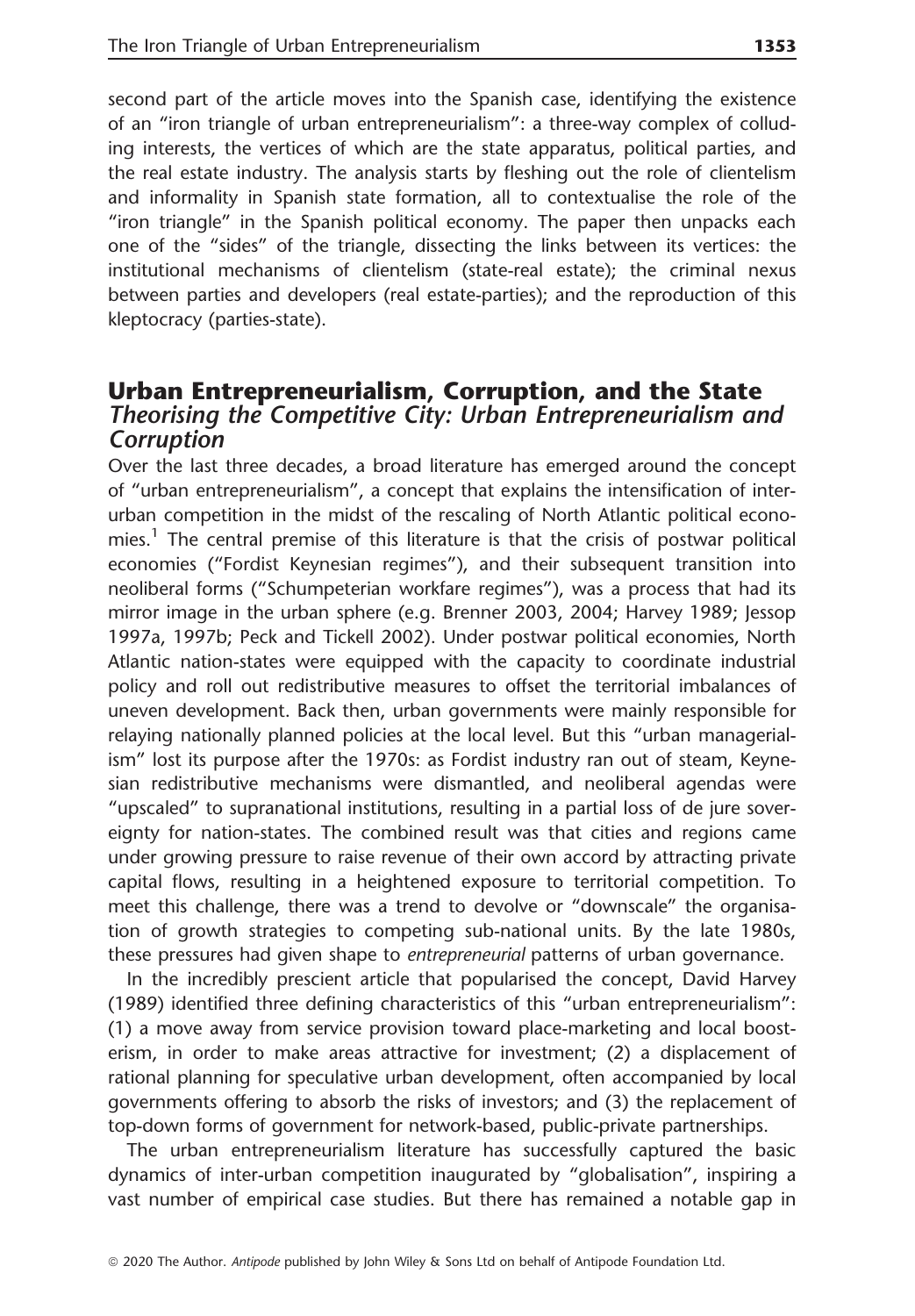this literature: the issue of corruption. In the broadest of terms, corruption denotes an abuse of entrusted power, though what this specifically means in a given context is bound to be shaped by struggles over what constitutes acceptable practice and governance (Doshi and Ranganathan 2019a, 2019b). Here we will be focusing on "material" and "territorial" forms of corruption, that is, socially determined abuses over the distribution of resources and space. These forms of corruption typically require breaches in public mandates to the benefit of private actors, whether these breaches are administrative (distortion of routine bureaucratic procedures) or political (distortion of policy-making procedures) (Heywood 2007).

None of the theorists of urban entrepreneurialism cited above have dedicated much attention to the role of fraud and clientelism in urban governance. This is striking considering that corruption dynamics frequently underpin processes of accumulation through the built environment, not least due to the great dependence of urban development on politically allocated resources (e.g. permits, planning decisions, public contracts). A notable example is that of the Brazilian construction firm Odebrecht, which recently admitted before US authorities to having systematically paid \$788 million in bribes across three continents (BBC 2019). It appears that the company even dedicated a fully functioning business unit to its bribing operations, as if political influence were another factor of production. As we shall see, the omission of corruption from Anglo-Saxon theories of urban entrepreneurialism extends to the literature on Spain as well, which is all the more striking considering the recent abundance of urban corruption scandals there.

The question, then, is why has the scholarship on urban entrepreneurialism neglected the role of corruption in spatial processes of capital accumulation?

# The Limits to Functionalism: Urban Entrepreneurialism and the State

A close inspection reveals that the gap around corruption in the urban entrepreneurialism scholarship is based on the different conceptualisations of the state underpinning this scholarship, which are imbued by varying degrees of functionalism. For example, much of Harvey's work relies on a highly structuralist theoretical system of his own creation: the switching circuits of capital (Harvey 1978, 1982:412–445, 2003:108–123). According to this system, urbanisation under capitalism has a counter-cyclical relationship to industrial overaccumulation. Whenever profitability thins in the manufacturing sector, what Harvey calls the primary circuit of capital, capital switches its investment to the built environment, the secondary circuit, which kicks in like an emergency power supply that keeps accumulation running.<sup>2</sup> In this schema, in which capital is represented as a selfpropelling force, the state merely performs a supportive role. The state either finances capital's pre-ordained switch, or enforces it, by removing sources of friction (e.g. unwelcome regulations, social unrest) or opening new markets for accumulation (e.g. privatisations, imperial expeditions). Harvey's theory of urban entrepreneurialism should be seen in light of this system. As patterns of capital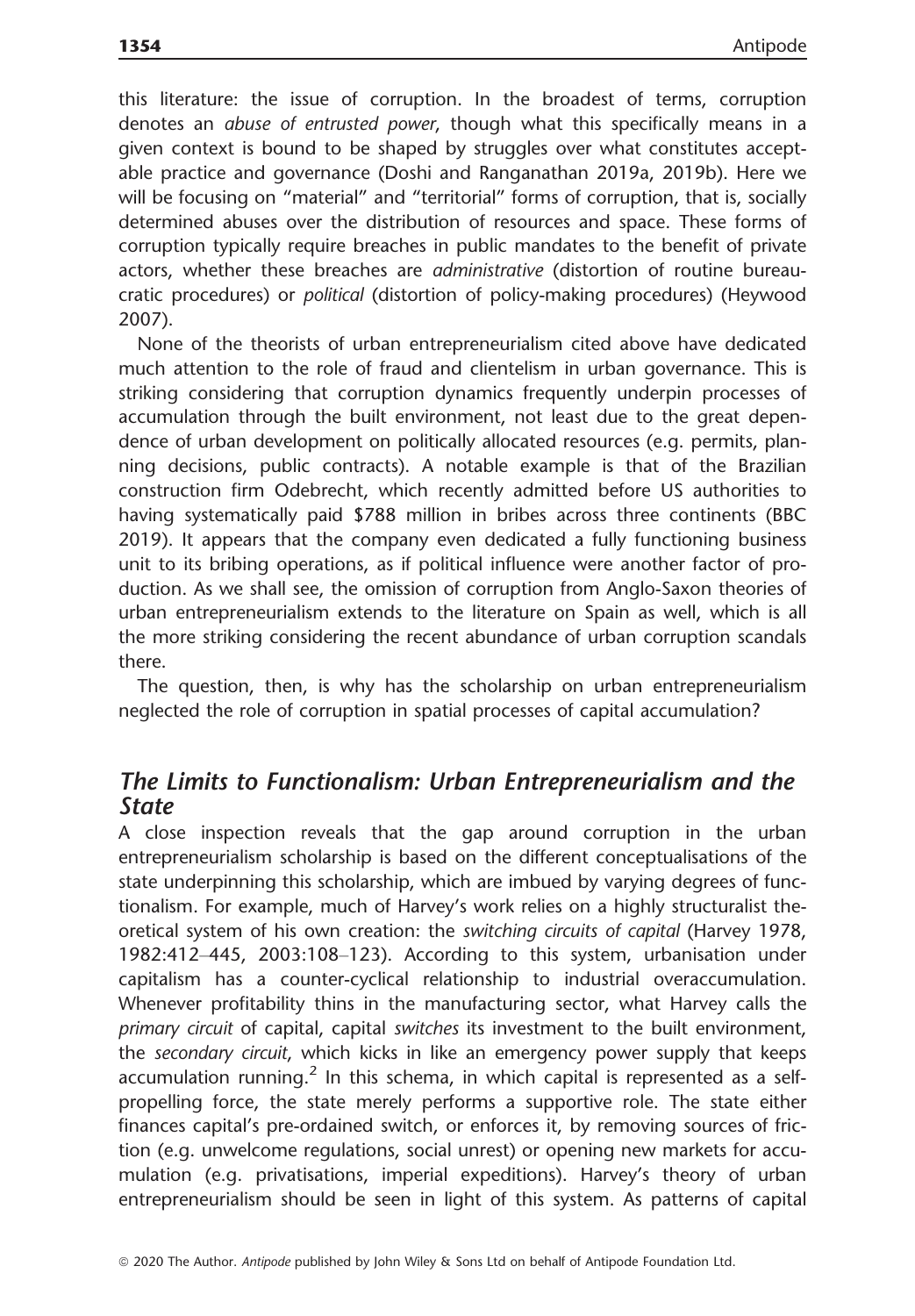accumulation morphed in the wake of the industrial crisis of the 1970s to give a greater salience to the built environment, urban entrepreneurialism emerged as a distinct form of statecraft to support this process.

The theory of capital-switching sees the state through a functionalist prism: i.e. state policy reflects what capital needs. This assumes that the state always acts as a manager of the collective interests of capital, and as such, renders invisible the ways in which formal policy channels are distorted by special interests, corruption included. At the heart of the problem is that neither the state nor capital are monolithic entities. The state managerial class is always traversed by conflicting interests, both in a strategic sense (i.e. differing views of how to manage the state) and in a material sense (i.e. differing forms of class reproduction for different types of state officials). Likewise, the bourgeoisie is split into fractions (e.g. landowners vs. developers, small businesses vs. transnational corporations, etc.) and their political interests only rarely align. The implications of this complexity for any theory of the state are two-fold. First, the idea of a state acting in unison on behalf of the collective interests of capital is highly implausible. To be sure, capitalist states do custody the reproduction of capital accumulation—at the very least to preserve their own political continuity—however, they never do so in the *abstract*, but rather, by attending *concrete* political dilemmas that always require them to make strategic choices and prioritise certain interests over others. Second, we should not take the impartiality of capitalist states at face value. Though capitalist states rule through formally impartial channels, the fact that state institutions are always traversed by political contradictions means that state officials will be pressured to bend, circumvent, or subvert formal rules in order to further their own goals. This requires us to take seriously the fact that, beneath an outward image of state autonomy, there are groups furthering their agendas through informal, clientelist means.

Neo-Gramscian state perspectives are better positioned to grasp this complexity. Bob Jessop's extensive writings have repositioned the concept of urban entrepreneurialism upon a wholly different theoretical platform: his own "strategic-relational" theory of the state (Jessop 1997a, 1997b).<sup>3</sup> Jessop represents the state as a malleable battlefield, one being constantly reshaped by political conflict, such as the clash between different fractions of capital for the representation of their interests. For Jessop, the capacity of states to manage the reproduction of capital cannot be taken for granted—on the contrary, this is precisely what needs explaining. To be operational, states need to find ways to suspend (or at least, contain) the conflicts that traverse them. This requires two types of political efforts: state projects, to unite the state managerial class around a coherent institutional apparatus; and *hegemonic projects*, to resolve conflicts between particular interests and the general interest (Jessop 1990:9, 161). The strategic-relational approach has the potential to open up room to account for the politics of corruption. For example, Jessop insists that hegemonic projects will continue to privilege the "economic-corporate" needs of a dominant class or class fraction so long as this does not threaten the continuity of the hegemonic order.

Yet, paradoxically, neither Jessop nor his followers (e.g. Brenner 2003, 2004) have given much attention to corruption, which raises the question of what has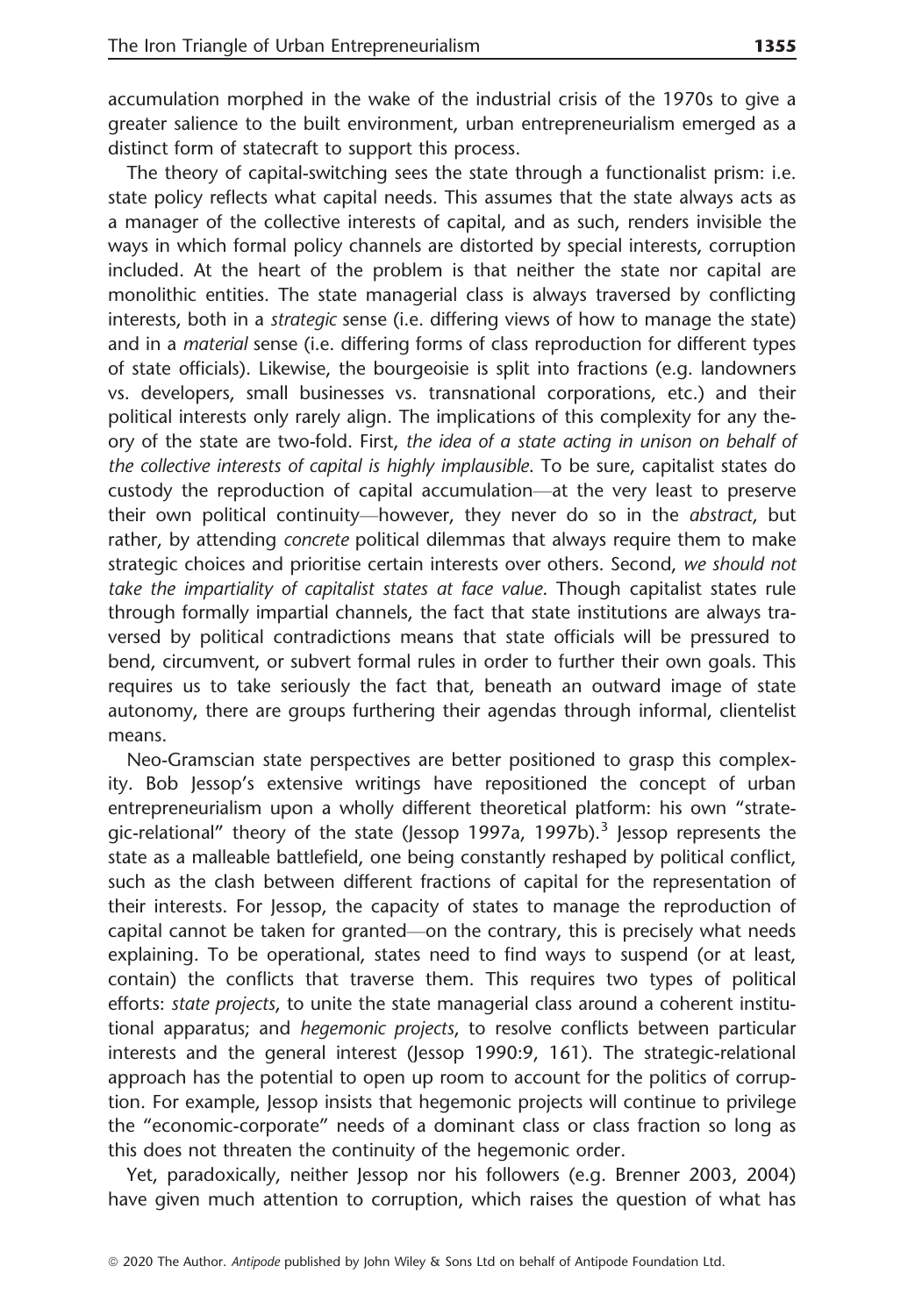prevented them from doing so. In his books on state theory, Jessop has dedicated brief discussions to the politics of clientelism, which he defines as "the exchange of political support in return for favourable allocation of politically mediated resources" (see Jessop 1990:162, 2015:62). In these discussions, he explains away clientelism as an exceptional and inherently unsustainable mode of governance. To support this claim, Jessop relapses on a functionalist form of reasoning: because oligarchic capture may weaken the state's transformative capacity (state project failure) and/or result in a hegemonic crisis (hegemonic project failure), "[n]either situation can be said to favour the reproduction of capital in general, and it is therefore in the political interests of capital to press for the transformation of the state" (Jessop 1990:162). As we shall see, this logical deduction is contradicted by historical evidence: long-term capitalist growth appears to be perfectly compatible with clientelist modes of governance.

A further problem lies in Jessop's representation of the state managerial class, to which he seems to afford a degree of functional coherence that he refuses to other classes. Jessop operates under the supposition that it is in the interest of state managers to safeguard the formal structures of the state, sometimes describing them as guardians of state unity in periods of hegemonic instability (Jessop 1990:9). But this neglects how the state managerial class is composed of different fractions—career bureaucrats, politically appointed administrators, elected politicians—and these have different dynamics of class reproduction. By extension, it also neglects how the different elements within the state managerial class often resort to informal means to ensure their own reproduction.

The next step, then, is to make adjustments to the strategic-relational prism so that it can cast light on the ways in which state power is exercised beyond the structures of legality. Only in this way will we be able to render visible the role of corruption in the governance of urban capitalism.

#### The Informal Dimensions of State Power: Corruption and the State

Corruption and clientelism have long been framed as antithetical to a proper functioning of the market. Mainstream corruption discourses are shaped by modernisation theory, which sees corruption as a symptom of incomplete capitalist development (for an excellent review, see Doshi and Ranganathan 2019a, 2019b). During the Cold War, the source of corruption was identified in the legacy of pre-modern patrimonialism, which resulted in a blurred separation between the public and private realms. This discourse was reformulated in the 1990s, in the context of the neoliberal push for market-driven reforms in "developing economies". From then on, the source of incomplete development became an insufficient degree of market discipline, which left unrestrained the supposedly inherent "rent-seeking behaviour" of government officials. As is often the case, the techniques of domination tested out on the "South" were soon redeployed against the popular classes of the "North". At the turn of the 2010s, European elites navigated the Eurozone crisis by scapegoating the countries of the continent's "periphery"—mainly the European South—which were said to be dragging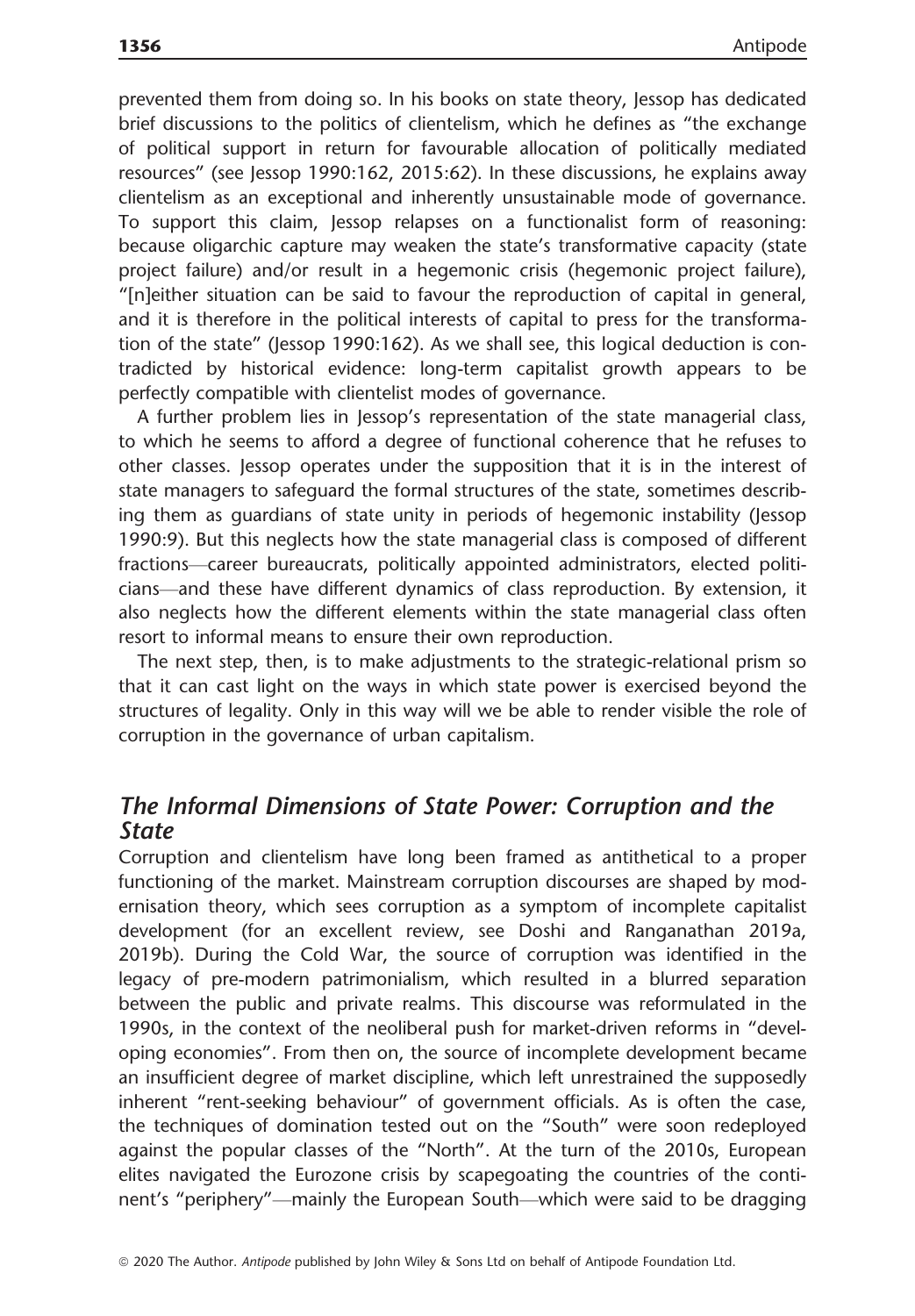the whole continent down due to the *immaturity* of their social formations (Dooley 2018). Articulated in terms of cultural dysfunctionality, the immaturity discourse was deployed to instil market discipline on the profligate and corrupt societies of the European south.

Against this, most critical scholars (rightly) shifted the blame onto the Eurozone's institutional architecture, which in the decade preceding the crisis devastated the industrial base of the South and locked Mediterranean countries in a cycle of debt-led growth (Charnock et al. 2014:79–81). The problem is that the dynamic of this debate has encouraged many authors to downplay the impact of corruption in the countries of the European South, Spain included. The point should not be to deny the material existence of these abuses, as this only obscures the realities of class domination, but to reframe our approach to corruption in a more constructive way. To do so, we have much to learn from the critical scholarship on the so-called "global South". The reaction against mainstream corruption discourses by critical analysts of the global South has not been to downplay the existence of corruption, but to craft a repertoire of theoretical strategies to integrate the study of corruption into critical scholarship.

For our purposes, we must highlight three of these insights (see Doshi and Ranganathan 2019b). First, this literature has highlighted how the culturalist/racialised character of mainstream corruption discourses has served to overlook the existence of corruption in "developed" countries. To bring this back to Europe, rather than explaining away the role of corruption in the periphery, one could simply point out the evidence of analogous practices in the core. For example, only last year, the Austrian government fell after the leader of the junior coalition party (the farright  $F(\overline{O})$  was filmed trading public contracts and privatisations to a Russian construction company that was offering financial and media support for his party (Opratko 2019). Second, some scholars have pointed to the lack of evidence sustaining the claim that corruption hampers market success. A frequently cited example is the accelerated growth of the countries of the Asia-Pacific region, where statesanctioned forms of "crony capitalism" were pivotal in their developmental strategies (Kang 2002). Third, there is a broad consensus that corruption cannot be analysed, let alone addressed, without careful reflection on histories of state formation (Doshi and Ranganathan 2019b). The role of corruption in a social formation cannot be theorised in the abstract, because corruption is a complex phenomenon that refracts social relations in multiple ways. As such, it needs to be understood in relation to the specific historical and political dynamics of a given social formation.

To build these insights into a theoretical framework, the notion "informality" provides a useful conceptual tool (Haid and Hilbrandt 2019; Roy 2005). Informality highlights how power is exercised in ways that go beyond the formal realm of the law, either because these are extra-legal outright, or because they involve a flexible deployment of existing laws and regulations. Importantly, the concept highlights the mutual constitution of formality and informality—the informal is always a "state of exception" created by the formal actions of the state. Despite its broadness, the concept is helpful insofar as it casts light on the interstices of the public–private divide, where a growing amount of decisions are made, even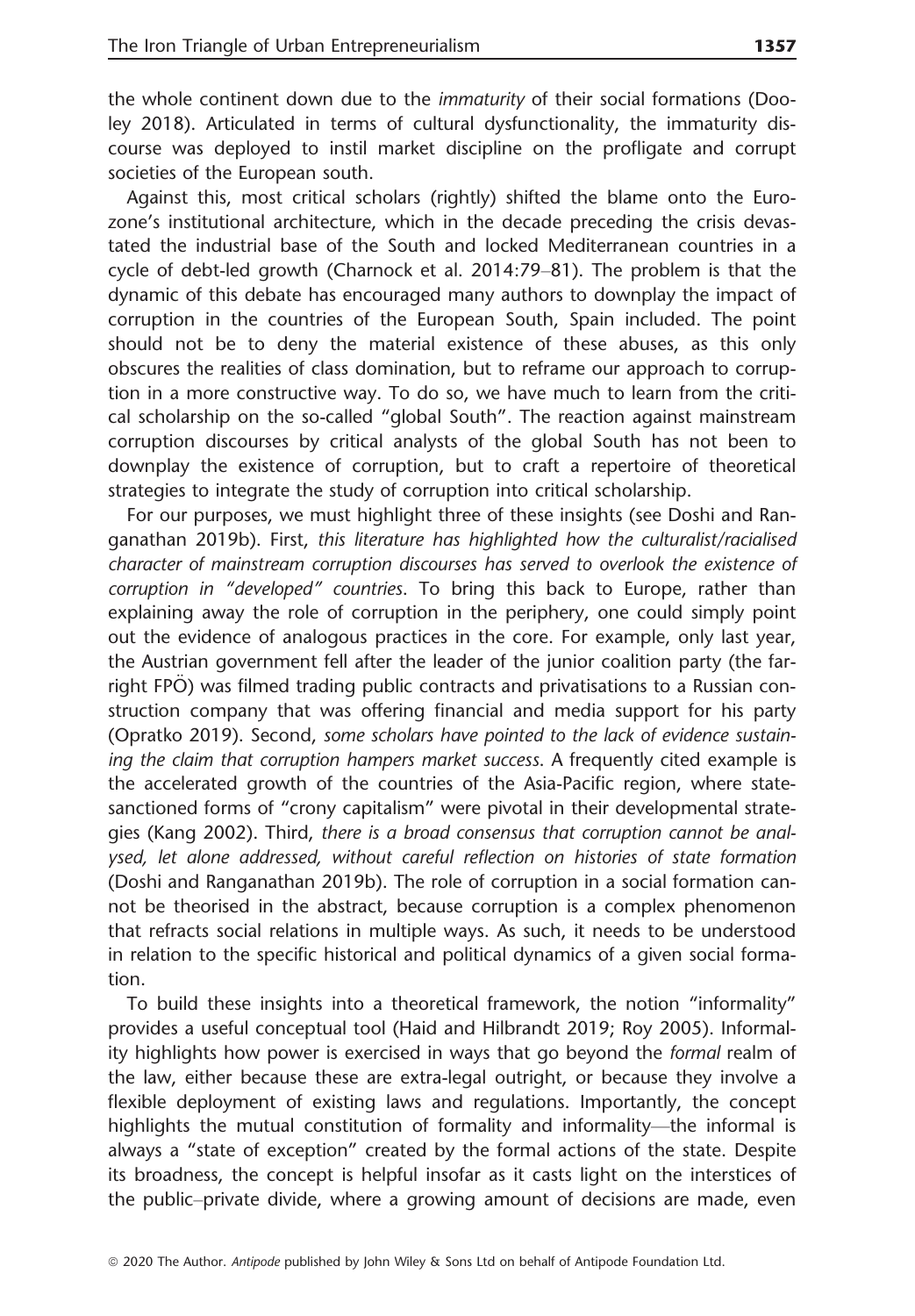in the "global North". In the sphere of real estate, for example, the concept has been deployed to describe the unplanned outgrowth of urban areas, the usurpation of land by developers with the acquiescence of the state, or the creation of para-statal vehicles to fast track urban development, which is a typical feature of urban entrepreneurialism (see Doshi and Ranganathan 2019b). At a methodological level, the concept forces us to not take for granted the formal legal structures of the state, and as such, helps us challenge "the myth of formality in the global North" (Jaffe and Koster 2019).

To sum up: in the same way that the theory of urban entrepreneurialism needs strategic relationism to highlight the political conflict involved in inter-urban competition, strategic relationism needs to integrate the informal dimensions of state power into its outlook if it is to ever account for the role of corruption in the governance of the built environment. The remainder of the article will illustrate this theoretical synthesis through a systematic analysis of the role of clientelism in Spanish urban entrepreneurialism.

#### The Iron Triangle of Urban Entrepreneurialism in Spain Urban Entrepreneurialism in Spain

Over the last decade, a number of studies have borrowed the insights of the urban entrepreneurialism literature to theorise the rise of inter-urban competition in Spain and its impact on Spanish capitalism more broadly (Charnock et al. 2014; Coq-Huelva 2013; Delgado Jiménez 2011; López and Rodríguez 2010).<sup>4</sup> For all their differences, a common narrative can be discerned in these studies. The story begins with a crisis in the primary circuit of capital: the exhaustion of the industrial-developmental project of Franco's dictatorship in the 1970s. With the collapse and dismantlement of large swathes of Spain's industrial base, the secondary circuit kicked in. Private investment relocated to real estate in the 1980s, a turn that was actively supported by the state through housing policy, land-use planning reforms, and financial regulations. The process coincided with Spain's transition into liberal democracy, which brought a dramatic rescaling of the state apparatus: Franco's unitary state devolved vast competences over the built environment to a quasi-federal structure, one composed of 17 regional governments and a pluriverse of municipal democracies. This state restructuring, coupled with Spain's growing exposure to European capital after joining the EEC in 1986, intensified processes of inter-urban and inter-regional competition for private capital flows, setting in motion processes of urban overproduction. The logical culmination of this process was the spectacular real estate bubble that crashed the Spanish economy in 2007–2013.

The notion of urban entrepreneurialism certainly captures well the boom in place-marketing of these years. Patterns of inter-urban competition as theorised by Harvey became first discernible from the early 1990s, with the most paradigmatic cases being hosting of the Olympic Games in Barcelona, or the opening of a Guggenheim Museum in post-industrial Bilbao. Yet, it was at the turn of the millennium when urban entrepreneurialism came into full swing and its logic began to filter down to even the smallest municipalities. The legislation of a new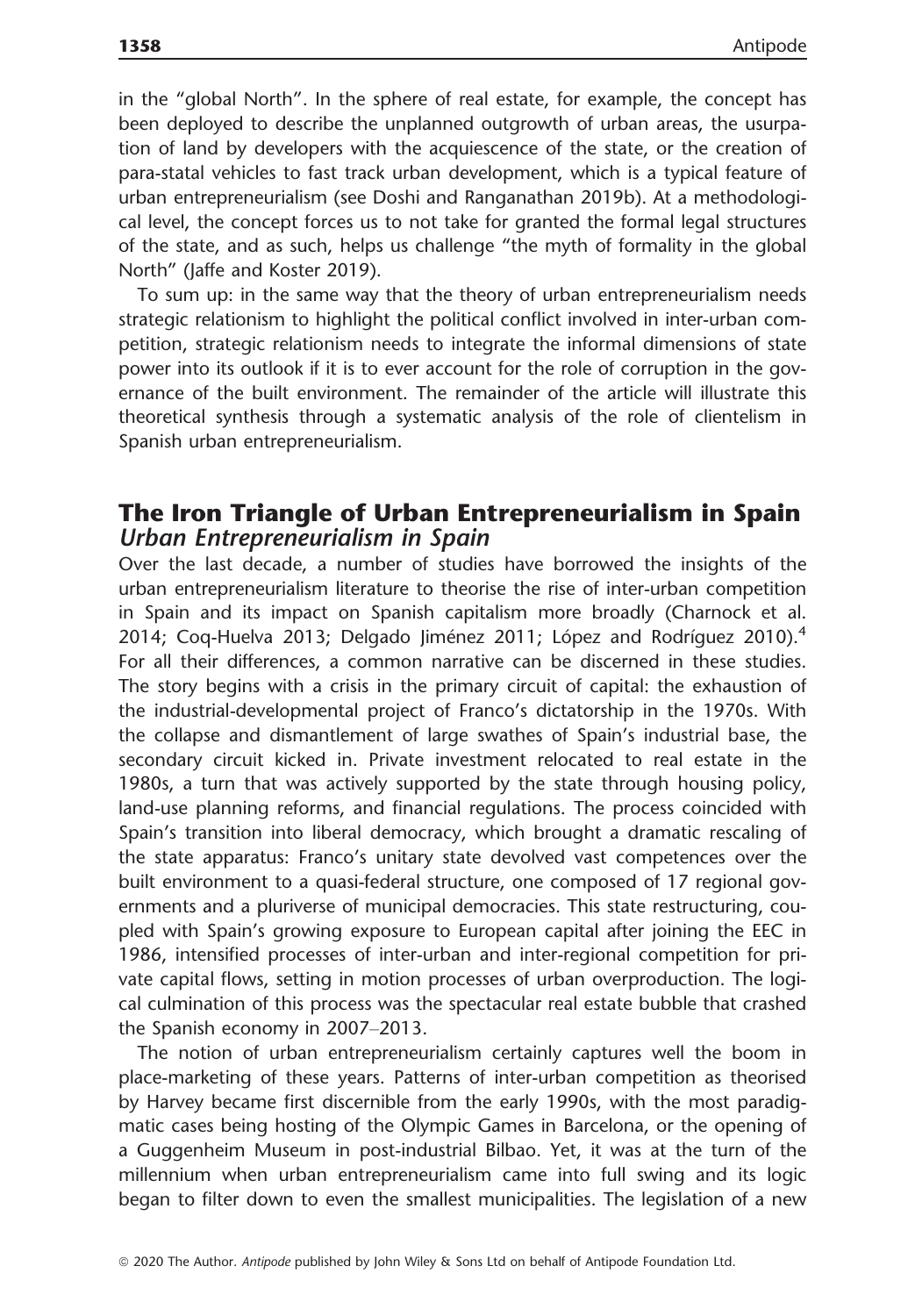national land-use planning framework in 1997–1998 (the so-called "build-anywhere law') jumpstarted a property boom that was then turbocharged with Eurozone finance in the early 2000s. The result was a "prodigious decade" for Spanish residential capitalism: nine million property transactions; six million new homes; and 50% new job posts, the majority in the service and construction industries (López and Rodríguez 2010:250; von Zeschau 2011). In the face of these market opportunities, a "boomtown mentality" swept the country. Local governments began to build electoral coalitions around urban development projects to attract private investment into their areas. To put their cities "on the map", municipalities became eager to upgrade their position within "the spatial division of consumption" (Harvey 1989:9): by encouraging tourism, gentrification, the construction of spectacular buildings, or hosting cultural events. Since most property buyers sought beach-side properties along the Mediterranean Coast, the phenomenon was particularly acute in the eastern and southern seaboards of the country. The mayor of Villajoiosa, a small town on the coast of Alicante, put it this way: "Every town in our area is succeeding and everyone is growing rich. We cannot afford to stand still" (quoted in Burriel de Orueta 2008).

Like their Anglo-Saxon counterparts, however, studies of Spanish urban entrepreneurialism have neglected the role of corruption in spatial processes of capital accumulation, a curious omission given how corruption and urban development have become almost synonymous in the country's public imaginary after a decade of relentless scandal. A simple word search reveals that Charnock et al. (2014) do not award the term "corruption" a single mention in their book, whereas López and Rodríguez (2010) only afford it a handful of passing mentions in their 500-page study. And in the rare occasions that corruption is mentioned, it tends to be described as a logical outgrowth of urban entrepreneurialism:

The fiscal weakness of municipalities and their dependence on the evolution of real estate markets has tended to subordinate their autonomy to that of corporate agents just as a large part of corporate profits have come to gravitate around local government decisions. The over-abundance of corruption cases in recent years is only the extralegal ramification of this mutual dependence. (López and Rodríguez 2010:354, emphasis added)

Corruption, then, appears as a functional phenomenon, a symbiotic relationship between local states and developers in a context of intensified competition for real estate capital.<sup>5</sup>

Though this partly explains why so many municipalities were willing to neglect checks and balances to attract property developers, it does not account for the full scale of political corruption in Spain. By now there is considerable evidence that local clientelism was coordinated at the regional and even national levels by criminal structures tied to the financing of political parties. In 2009, it emerged that a criminal network had been brokering local clientelist transactions between corporations and the conservative Partido Popular (PP) across the Valencian region. Subsequent investigations showed that this particular criminal organisation (the "Gürtel network") had also penetrated other regions (Madrid, Galicia), where other networks of this sort existed as well (Jimenez and Villoria 2012). After 2013,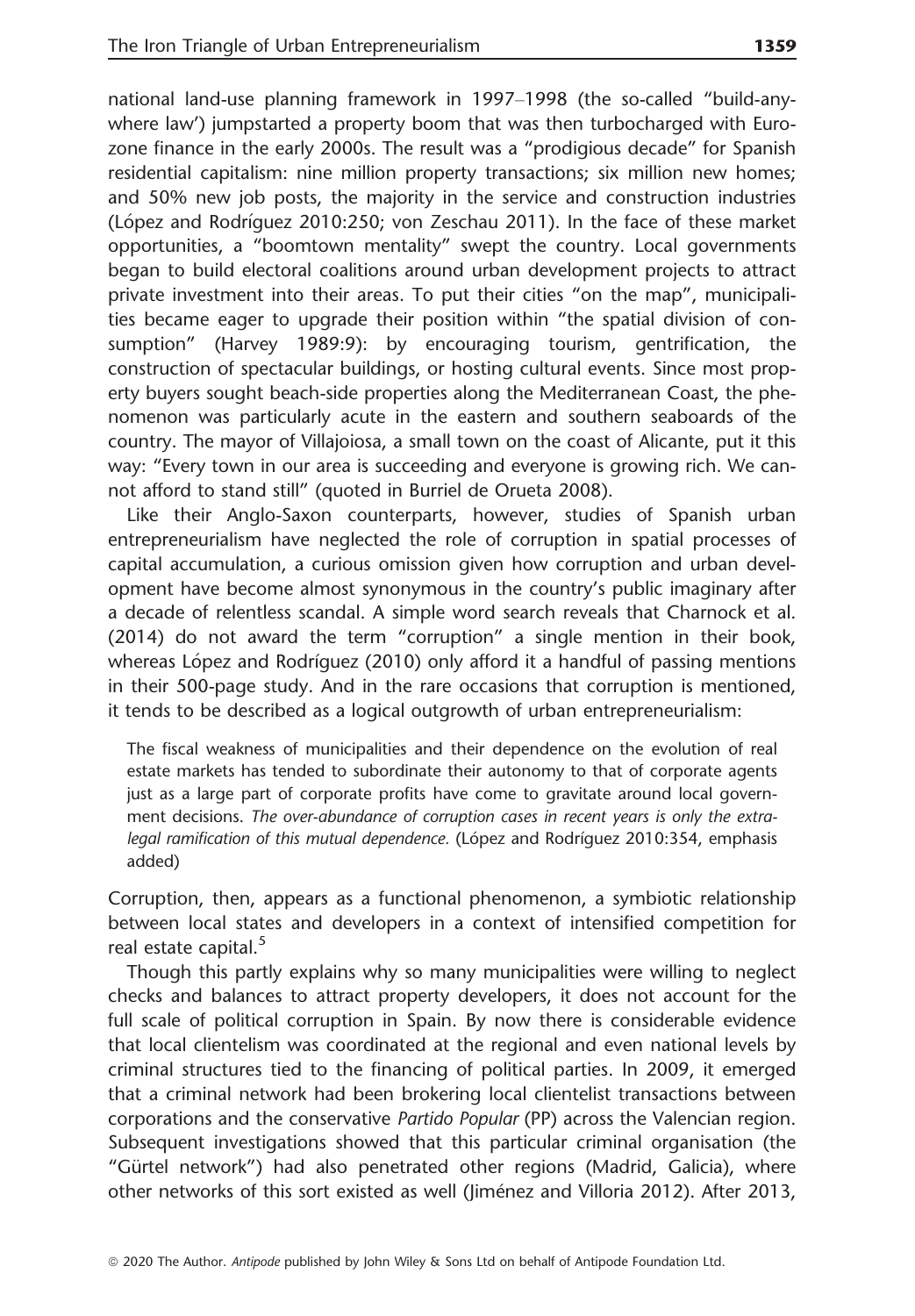evidence from the Barcenas papers suggested that what had previously appeared as local bribing scandals were in fact part of a broader graft system fused onto the party's national financial apparatus (Gallero 2016). Put differently, what initially seemed like local disconnected affairs were in fact tied together by a broader system of illicit party finance that went beyond the logic of inter-urban competition.

As with the main theorists of urban entrepreneurialism, the neglect of corruption in these studies is symptomatic of a difficulty to accommodate it in the model of state–capital relations built into the theory of capital switching. In these studies, the Spanish state's efforts to channel investment towards the built environment from the 1980s appear as a way of managing the needs of capital as a whole. Yet, often forgotten in this literature is that attempts to stimulate the real estate industry in Spain from the 1980s onwards emerged not only to reinvigorate capital accumulation in the abstract, but also out of concrete efforts to tackle a mounting housing deficit, curtail house-price increases, and find employment for an unruly proletariat (Pedro 2001:273–299). In other words, if state managers opened the floodgates of investment on the built environment, they did so to address political priorities in a strategic manner. In a similar vein, the Spanish ruling class' tendency to engage in corruption cannot be understood through the mechanics of capital switching, but rather as the product of a historical clientelist structure, one that compels political parties to compete with each other by raising campaign finance through bribery, as it simultaneously pressures corporations to buy political influence in order to compete over state-allocated resources.

# Clientelism and Informality in Spanish State Formation

As indicated earlier, any analysis of corruption in any given political economy must stem out of a historical analysis of state formation. This section will do so while teasing out the role of the informal in the governance of the built environment, an analysis that will prove necessary to understand the dynamics of urban corruption in contemporary Spain.

Clientelism in modern Spanish politics has a long history, but the contemporary symbiosis between the state managerial class and the real estate industry traces its origins to the fascist dictatorship of Francisco Franco (1939–1975). At the time, clientelist exchanges were a common practice across the dictatorship's opaque bureaucracy, as state officials frequently traded bribes for vital administrative procedures (Cardesın 2016:286). The realm of construction and real estate was one of the most permeated by clientelist exchanges. To enter the market, developers had to acquire a politically allocated license, and once in, the "friendliest" were rewarded with public construction contracts, tailored urban development plans, or even the lease of prisoners to work on construction sites. In this environment, construction firms were compelled to develop strong personal and professional ties with the dictatorship's elites in order to prevent being outflanked by betterconnected competitors. As such, clientelism became the informal means through which select firms could secure commercial success in an illiberal state.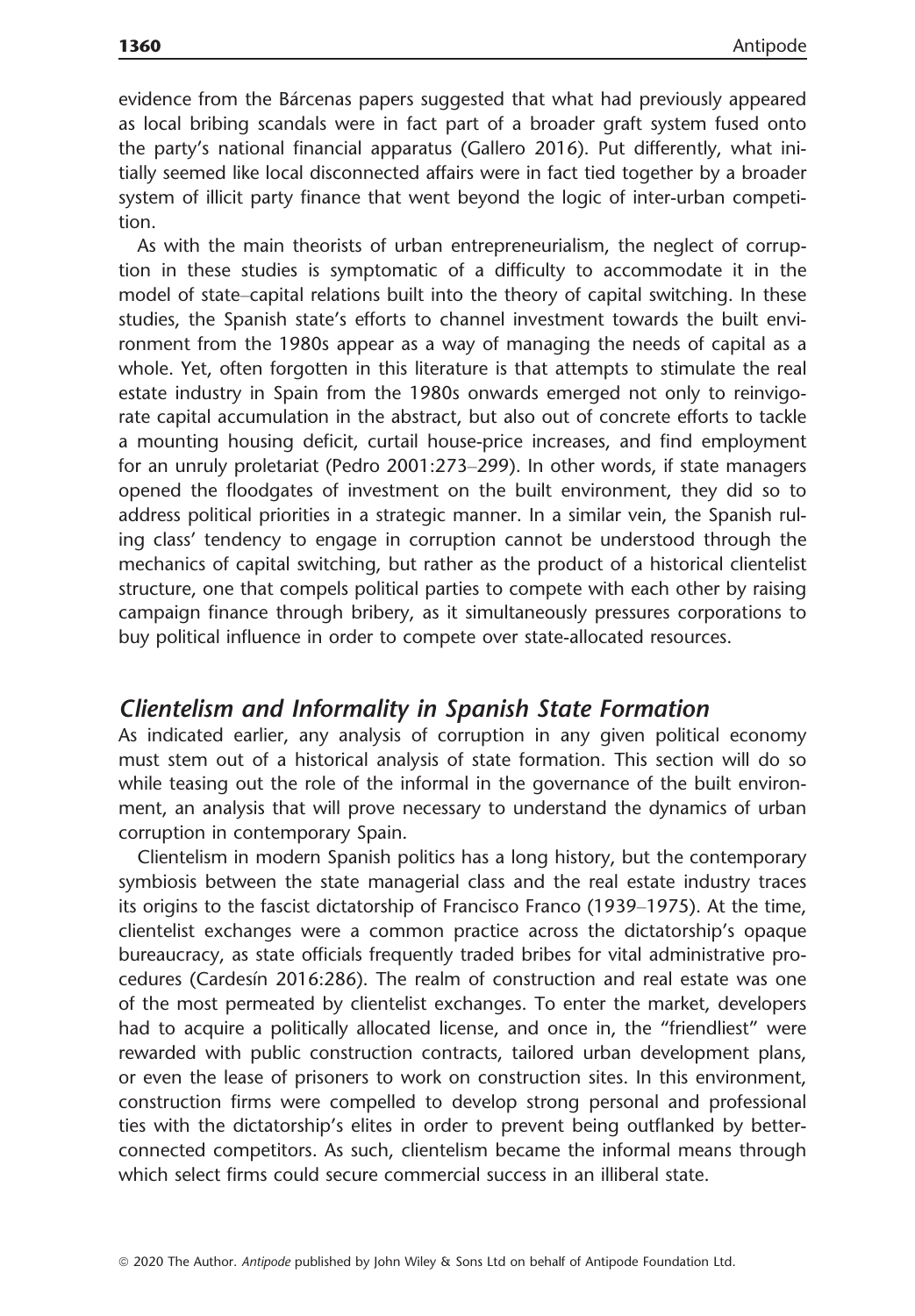The informal nexus between state and real estate expanded dramatically after 1959, when the regime embarked in a national-developmentalist project that inaugurated a generalised "state of exception" in urbanistic affairs. The urgency to expand the country's industrial base required the construction of as many working-class dwellings as possible, with little regard for quality or surrounding urban infrastructure (Pollard 2009). To support a rapidly expanding construction industry, the government did not hesitate to engage in frequent breaches of legality. Indeed, the central state got into the habit of overruling local planning considerations so that housing could stretch into poorly connected industrial parks, to the point that cities began to sprawl in oil-spill shapes that did not match official planning projections (Naredo 2010; Neuman 2010:110–116).

This pattern of urbanisation spurred a powerful backlash from the late 1960s, when grassroots urban activists (the *movimiento vecinal* or "neighbourhood movement") began to demand better living conditions for working-class urban dwellers. Despite the movement's ties with the outlawed Partido Comunista, the movement became so strong that government officials were forced to settle planning decisions with its leaders in informal negotiations. In Madrid, this effectively established an alternative clientelist system to represent the interests of the urban poor (Neuman 2010:113–116). The ultimate political demand of this movement was the devolution and democratisation of the local state, so that self-governed communities could ensure their access to public services, infrastructure, and culture (Martínez i Muntada 2011).

After the end of the dictatorship, these demands were engraved in the Constitution of 1978, which set in motion a broader rescaling of the state apparatus. Vast competences over land-use planning and housing were transferred to a new quasi-federal structure of 17 regional governments. However, most power over the built environment was devolved to the municipalities, to be ruled by democratically elected governments (Coq-Huelva 2013:1220–1223). In addition, from 1985 local councils were granted executive powers over their local savings banks (cajas de ahorro), credit institutions that specialised in the financing of real estate. This extension of devolution acted as a hegemonic project to appease cultural minorities and working class activists, but also as a state project to unify the state apparatus under the command of the then dominant Partido Socialista, as it replaced large swathes of the old fascist administration with elected officials (Cardesın 2016:292–296).

As the vigilance of the neighbourhood movement fizzled out over time, the new political elite engaged in power grabs that deformed the new municipal democracies into elective dictatorships. Formally, the Constitution equipped the local state with a permanent bureaucracy to supervise the new local governments, but these bureaucratic positions were often left vacant and their roles passed onto temporary clerical workers that were employed by the local civil service (García Quesada et al. 2013:624–627). This was a fragrant conflict of interest, as it rendered the supervisors dependent upon their supervisees for their salary and working conditions. Moreover, to further remove themselves from the purview of administrative law, some local executives began to outsource public management functions to private external bodies, all under the neoliberal pretence of lifting the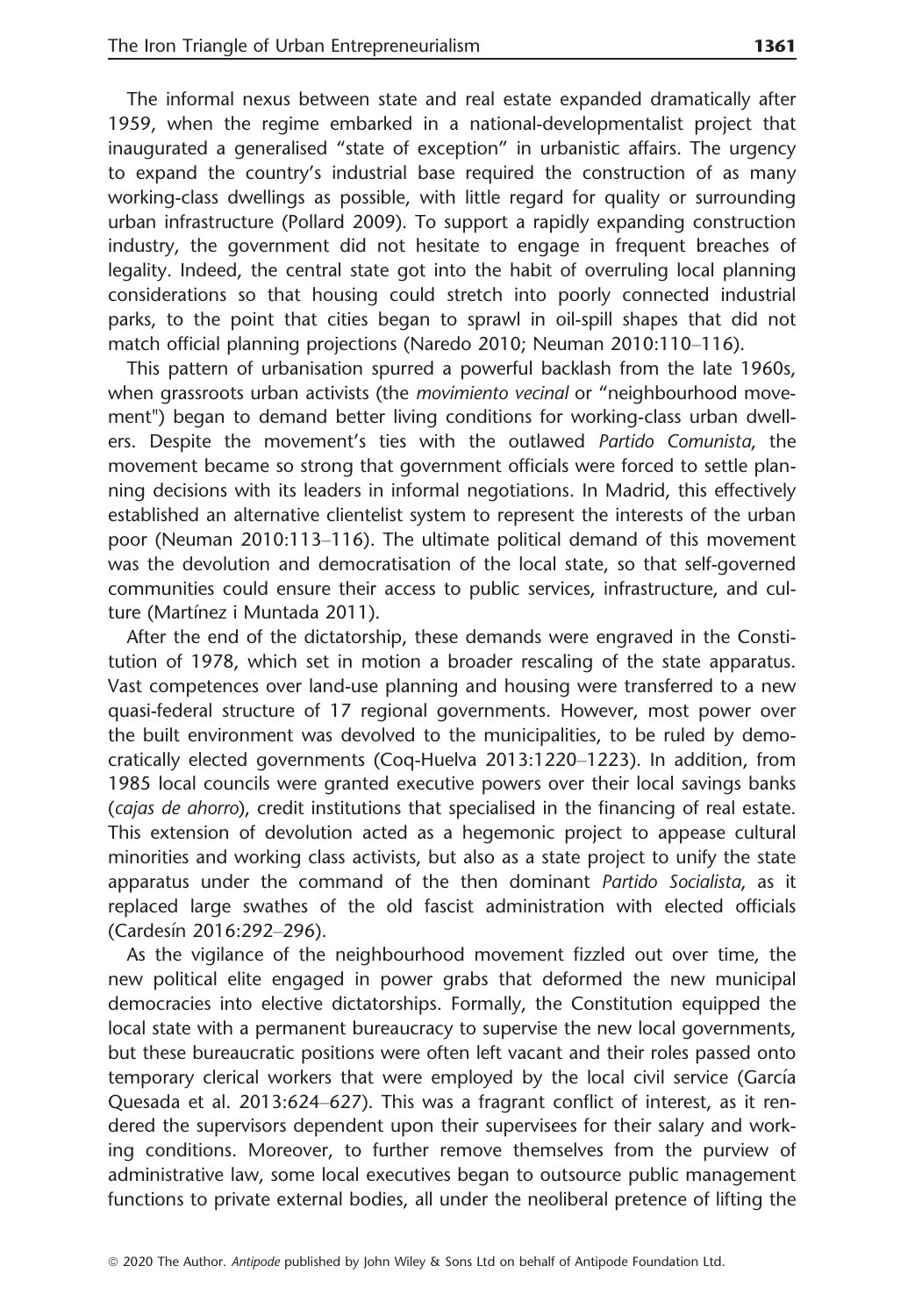dead hand of the state. The most resounding case is that of Marbella, where between 1991 and 2006 the city council created a parallel administration of private companies and foundations that was filled with handpicked friends and relatives until it became larger than the official bureaucracy itself (García Quesada et al. 2013:628).

In this context, the corruption of the Franco years was never really uprooted, it merely adapted to the new shape of the state. The new liberal democracy devolved decision-making power to a myriad of regional and local nodes, and created a political elite under permanent electoral competition for the control of these nodes. Yet, in the absence of effective checks and balances, the new political structure spawned new forms of corruption: old patterns of clientelism in the real estate market were now joined by an additional form of clientelism in the electoral arena, according to which political parties were compelled to exact bribe monies in order to expand their campaign capacities—or else risk being overrun by their rivals. Put differently, now state officials not only sought bribes to enrich themselves, but also to reproduce their class power over the state.

These clientelist dynamics, thus, cannot be seen as a functional outgrowth of urban entrepreneurialism—on the contrary, they preceded it and facilitated its emergence. By the time the property bubble took off at the turn of the millennium, Spain had already in place a historically grown clientelist structure mediating between state and capital, one with a logic of its own. This informal structure can be imagined as an "iron triangle", in the American sense of a "complex" of colluding interests. The three vertices of this triangle are: (1) the state apparatus; (2) the construction industry; and (3) political parties, all joined together by different forms of informality, from the illicit use of public power for private gain outright, to the bending of existing regulations and exploitation of legal grey areas. The following sections will explain the workings of this informal political structure by examining each one of the "sides" of this triangle in turn.

#### First Side: The Institutional Mechanisms of Clientelism

The studies of the Spanish crash alluded to earlier have only acknowledged the existence of the first side of the triangle, the clientelist connection between the state (vertex 1) and the construction industry (vertex 2). However, these studies have not provided much detail about how the mechanics of these exchanges worked. It is thus worth doing a quick survey of the patterns of political corruption around Spanish urban development. Most can be categorised according to a triad of clientelist transactions: (1) urbanistic; (2) contractual; and (3) financial.

Urbanistic clientelism revolves around the manipulation of the market potential of the land. The peculiarities of Spanish urban planning grant local governments a great degree of discretion in the distribution of the economic power of land. When classifying land as fit for urban development, local governments estimate the worth of the re-zoned land assets as if these had already been fully developed and then fix their value by law (Fernández 2005; Marcinkoski 2016:68–72). As per the "build-anywhere" law of 1997–1998, the procedure to calculate this value was the so-called "residual method", according to which the costs of production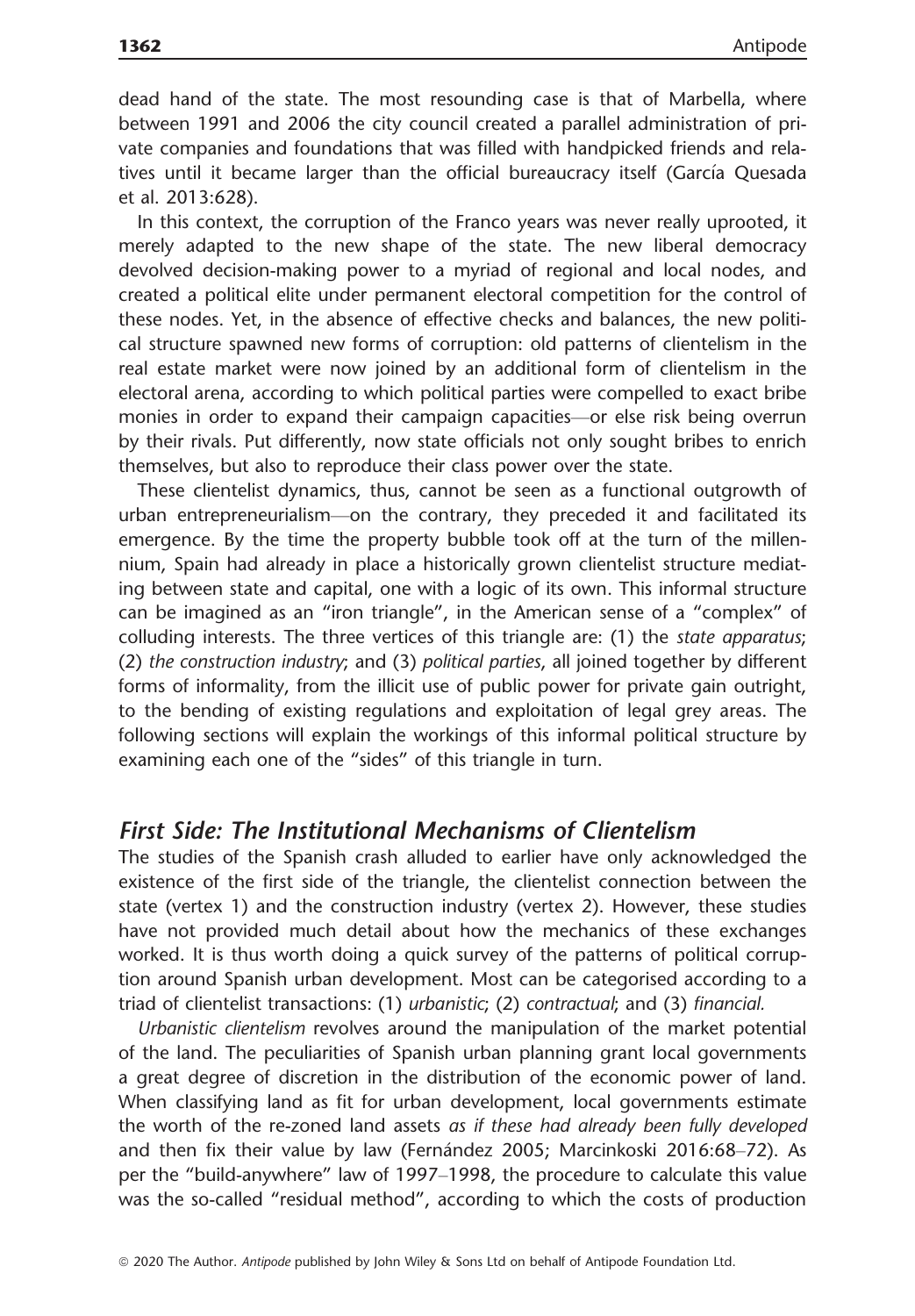are subtracted from an estimate of the potential market value of the final realestate asset, using average house prices as a benchmark. As property prices boomed in the 2000s, the price differentials reaped from these re-zoning procedures became immense. Fernández (2005) has estimated that re-zoning operations would prompt land asset prices to escalate, on average, between 2000% and 6500%. This political mechanism of asset-price inflation sustained land (and thus, house) prices high during the years of the bubble, acting as a remarkable instrument for urban entrepreneurialism. Unsurprisingly, this procedure also became a formidable breeding ground of clientelism. Numerous corruption cases involve politicians using these powers informally, to reward friends and family (or even themselves) with a re-zoning of their land assets, or to give developers a tipoff of an impending reclassification so that they could purchase rural lands ahead of time.

Clientelism in land-use planning also revolves around the capture of regulatory procedures to facilitate the approval of construction projects. During the bubble, this often came attached to the opaque practice of "urbanistic agreements" (convenios urbanísticos)—perhaps the most evident instance of informality being built into Spanish urban governance. Largely unregulated until 2007, these procedures allowed local governments to tailor urban plan amendments to the interests of specific developers. In exchange, local governments would demand that developers included some sort of facility to the benefit of their electorates: e.g. a local care home or a municipal sports centre (García Quesada et al. 2013:623). Negotiations of these agreements would unfold in a bilateral fashion and without any minimum requirements for transparency. The content was usually withheld from the public and sometimes from the local state itself.

In addition, urbanistic clientelism also involves the deliberate neglect of environmental controls, generally by overlooking the ecological impact of urban development projects. Rather than exploiting a legal grey area, the kind of informality involved in these transactions typically involved bending the letter of the law. For example, whereas regulations forced local governments to commission reports on the environmental impact of urban developments, these same regulations did not specify that they had to take heed of those reports (Ordónez 2016). The proliferation of golf courses in provinces at risk of desertification is a good indication of where environmental assessments have been wilfully ignored.

Contractual clientelism involves distortions in the legal procedures to allocate public contracts. The marks of contractual clientelism are most evident in the acceptance of additional expenditures in public contracts (sobrecostes). It is not uncommon for adjudicating authorities to assume the unforeseen costs of their contractors, a practice that can inflate the original value of a project several times over. The most resounding examples are found in large-scale infrastructure contracts, almost invariably to the benefit of Spain's largest construction conglomerates. A notorious case is Valencia's City of Arts and Sciences, a complex of futuristic buildings built that became the flagship of the city's entrepreneurial project. Though the original budget was €382m, it ended up costing the Valencian regional government €1.28bn (Serra 2015).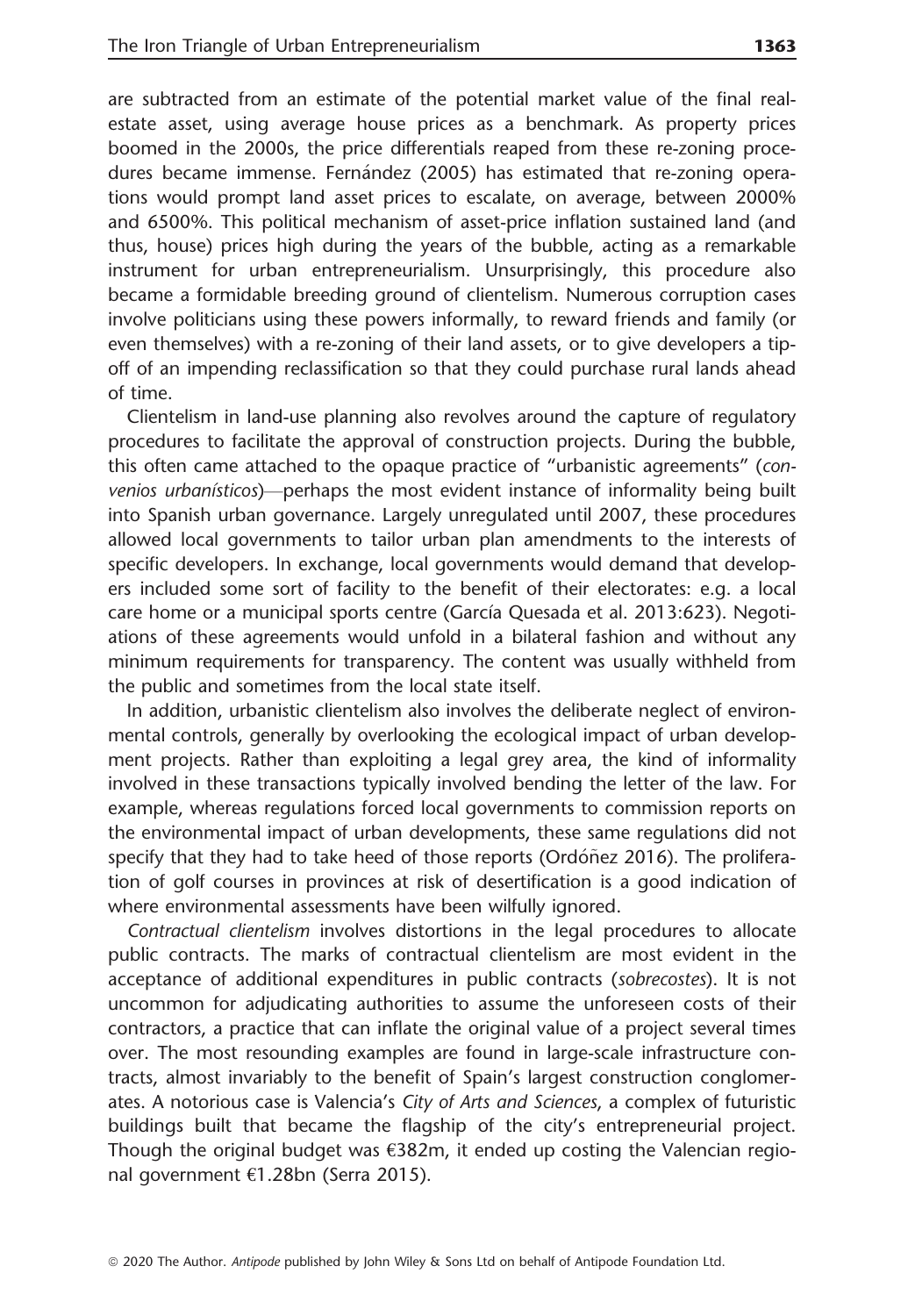Another mechanism of contractual clientelism is the rigging of design contests. This refers to the ways in which supposedly competitive contests for the adjudication of public contracts are manipulated to favour specific companies. This distortion typically involves the informal manipulation of technical reports to arbitrarily inflate the score of a design project. An ongoing case investigates the role of the Aragonese regional government in the rigging of a design contest to adjudicate the development of an industrial park to a large conglomerate called Acciona. Email evidence suggests that the contest's technical director had orders from his superiors to use discretionary criteria available to him to "readjust" the score of Acciona's offer (López-Fonseca and Montaño 2014). The Aragonese government would later pay the company €150m in unforeseen costs, a sum that allegedly financed the kickbacks for the officials involved in the rigging of the contest.

Finally, financial clientelism relies on corporate malpractice in the banking sector, generally through the politically controlled savings banks (cajas de ahorro). In the 1980s local councils were allowed to handpick a large section of the executive boards of their local cajas, and in the 1990s some regional governments began to stretch their power into these bodies as well. According to the estimates of an IMF (2012:8) report, by 2009, out of 43 savings banks at least 16 granted political representatives a 40–50% share of voting powers in their corporate governments. It was not uncommon for property developers benefitting from certain urban planning decisions to then finance their building operations with loans from a local caja controlled by their same political patrons or their party friends (Coq-Huelva 2013:1223–1226).

Perhaps unsurprisingly, these credit institutions also acted as reckless financiers of local and regional strategies of urban entrepreneurialism during the bubble, resulting in "a delirious cycle of development proposals, municipal approvals, and easy credit lubricating this urban transformation" (Marcinkoski 2016:72). The Bank of Spain would describe Valencia's Caja de Ahorros del Mediterráneo (CAM) as "the worst of the worst" (Biot 2012). This caja would accompany its regional government in all sorts of extravagant projects (including the aforementioned City of Arts and Sciences). This was rooted in informal complicity: CAM was in the habit of loaning credit at very low interest (sometimes 0%) to its very own board members, a malpractice that the regional government, the official regulator, neglected to flag.

#### Second Side: The Party–Developer Nexus

Having examined the institutional mechanisms of clientelism, the next step is to explore the connection between the construction industry (vertex 2) and political parties (vertex 3), an informal nexus that organised clientelist exchanges above and beyond the local logic of urban entrepreneurialism. Over the last decade, the majority of political corruption cases have involved illicit payments not just to the public officials providing the political favours but also to their political parties. The informal nature of these financial transactions did not preclude their systematisation. Political parties farmed out their bribe-collecting activities to specialised criminal networks, ran by a mixture of high-ranking party members and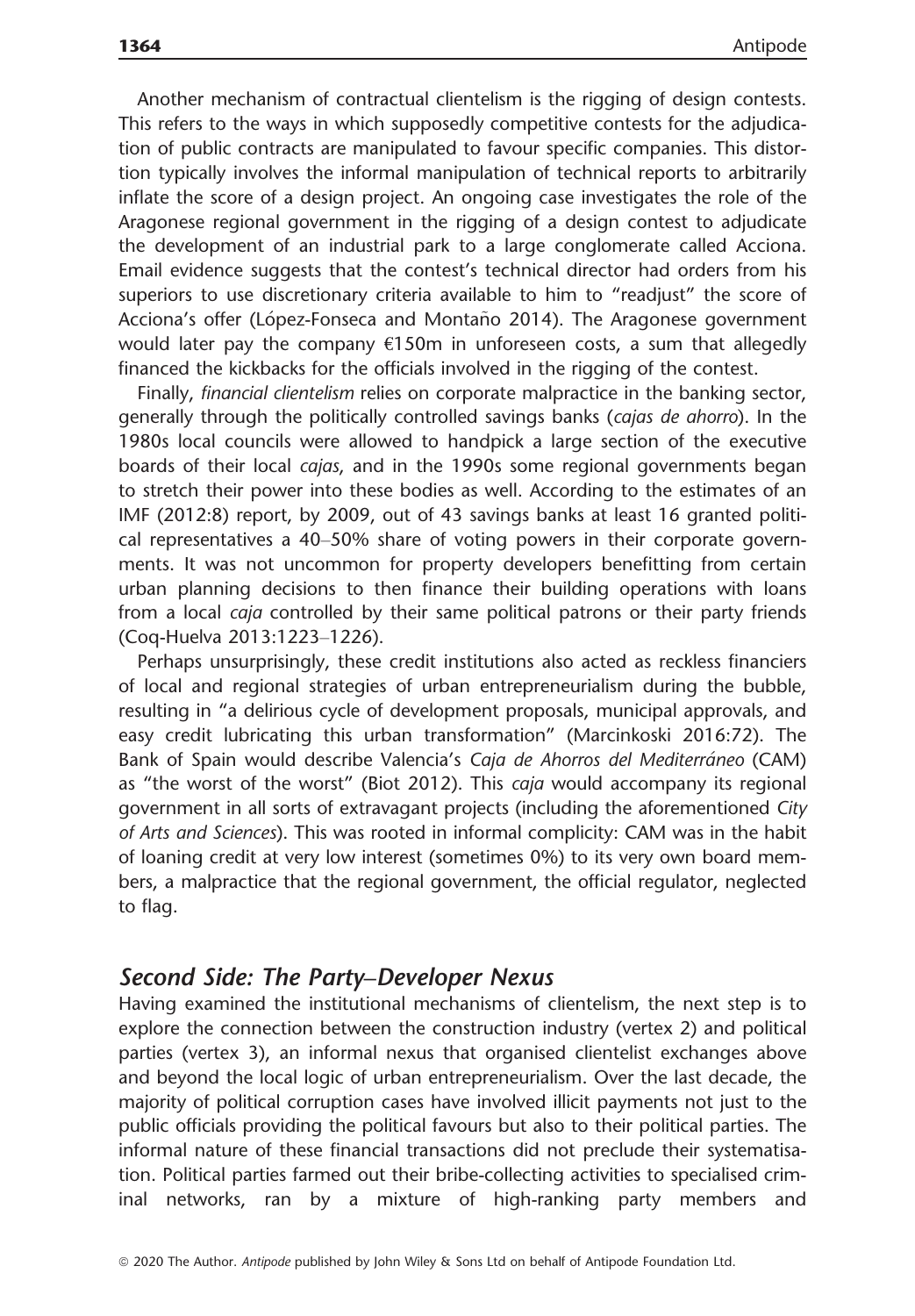businesspeople. The main purpose of these informal networks was to broker between parties and developers, collecting tolls on the channels of influence that they facilitated, usually 3% of the profits of the rewarded company—i.e. a "kickback". These bribe monies were then split between the criminal networks brokering the transaction, the political officials making the necessary decisions, and the financial hierarchies of their political parties.

The foremost example of a political organisation corroded by these practices is the conservative Partido Popular (PP). Some of the earliest evidence surfaced in 1992 (the Naseiro affair, named after the party's chief treasurer at the time). The scandal was unearthed by intercepted phone conversations between politicians, who were openly discussing the bribes that the party was receiving in exchange for public decisions (Gallero 2016:137–148). The conversations also suggested the existence of internal power struggles to control these illicit revenue streams, as well as the awareness of the party's national superstructure of the existence of these practices. Everything points to the continuity, extension, and systematisation of these practices until their resurfacing in the scandals of the 2010s. Police reports openly speak of an uninterrupted continuum between the practices of the Naseiro scandal and the more recent Barcenas affair, which, as addressed in the opening, revealed the existence of an entire informal bookkeeping system to manage the party's bribe streams on a national scale (Gallero 2016:145).

Over the course of the last decade, successive police operations have uncovered the existence of several criminal networks acting as intermediaries between PP and its illicit donors. Perhaps the most infamous is the so-called "Gürtel network", a criminal organisation formed by businessmen and high-ranking party members that operated in the Valencia, Madrid, and Galicia regions. The network cultivated relationships with party members in government positions and used their own companies as a front to disguise the party's election campaign activities with false invoices (El Mundo 2010). In exchange, the network demanded political favours, either for their own companies or for the companies that had contracted their brokering services, from which they would exact part of their profits.

In the midst of the "Taula affair", a more recent scandal relating to the finances of the Valencian branch of the party, the leader of one such intermediary network admitted in court to having brokered hundreds of clientelist transactions, claims later corroborated by 12 different "donors" (EFE 2016). During his testimony, he claimed to have exacted 2–3% on the profits of the companies rewarded in every transaction, part of which went straight into the party's coffers. Interestingly, he detailed how bribe revenues were then distributed by the party to five different slush funds in the Valencian region alone: one slush fund stored the party's local branch in the city of Valencia, the region's capital; three would have corresponded to the party's provincial branches in the regions; and one final fund was managed by the party's regional structure, rising above the others and feeding off from them (Zafra 2016). Witnesses to the Taula affair also claimed in court that the Valencian regional slush fund in turn fed into the one managed by Barcenas at the national level, suggesting the existence of a bribe-collection hierarchy fused onto the financial apparatus of the party, from the bottom to the top. This would corroborate the claim made by Barcenas himself that "PP ran a slush fund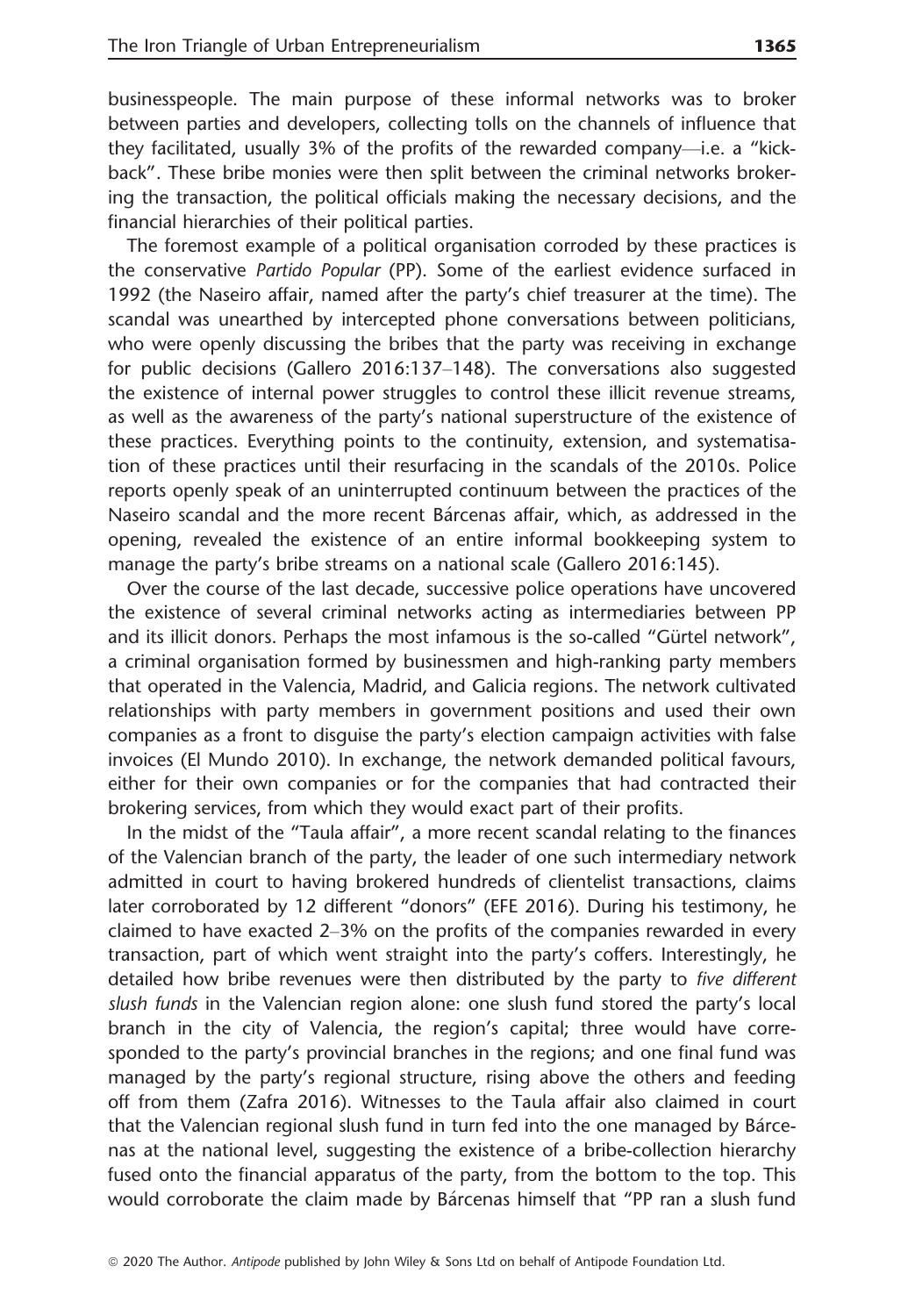in every region and every province for electoral expenses" (quoted in Martialay  $2014$ ).<sup>6</sup>

Though evidence of similar practices in other parties is not lacking, it remains unclear to what extent other parties developed informal systems of criminal finance as large and as comprehensive as that of PP. The closest examples are perhaps the scandals surrounding the Catalan nationalist party Convergència i Unió, an organisation accused of the systematic exaction of 3% in kickbacks from public contractors in Catalonia. Though the bribe-farming systems of Convergència bear remarkable similarities to that of PP, one striking difference is that in this case part of this graft would have also gone to relatives of the party leader, like a mafia family (eldiario.es 2017). In the case of Spain's main social-democratic party, Partido Socialista (PSOE), despite having been involved in all too familiar clientelist transactions at the local and regional level during the years of the bubble, evidence of a system of criminal finance as widespread as that of PP has yet to emerge. To be sure, there is plenty of evidence that the party was engaged in practices identical to those of PP during the 1990s. For example, the following headline story opened the newspaper El País in 1991:

On Wednesday, the Minister for Public Works, Josep Borrell, convened the CEOs of the largest construction companies in his office to urge them, "on behalf of the Prime Minister and myself", to stop making illicit payments to political parties in exchange for construction contracts ... Borrell was adamant and insisted that if any of the companies gathered there received illicit proposals "in the name of PSOE" [his party] they should communicate this to him directly ... Sources from the construction sector admit that the payment of bribes, between 2% and 4% of the value of the project, is a common practice in the allocation of public contracts. This corruption extended to every level of the state administration: national, regional, and municipal ... In the sector, frequent comments are made about the differential costs of graft across local and regional governments. (Missé 1991)

Reminded about the headline in a recent televised interview, Borrell himself made the following observation: "... it seems evident that the more a party holds power at the local level, the more these phenomena proliferate, sometimes not as isolated cases, but as organised party structures involving many people at once" (see Evole 2016).

# Third Side: The Reproduction of the Kleptocracy

As addressed earlier, part of these bribe monies went to their brokers as a fee, part went to the politicians pushing levers of the state to favour the briber, and part went into the coffers of the politician's political party (hence the convenience of the 3% figure). In the case of PP, these bribe moneys went to a local slush fund and were then distributed up the party's territorial scales, nourishing a hierarchy of provincial, regional, and national slush funds. The Bárcenas papers, the parallel bookkeeping system designed to manage the national slush fund, indicates how these illicit cash pools were put to use: informal bonuses to the leadership—ensuring the collusion of the upper echelons at large—and systematic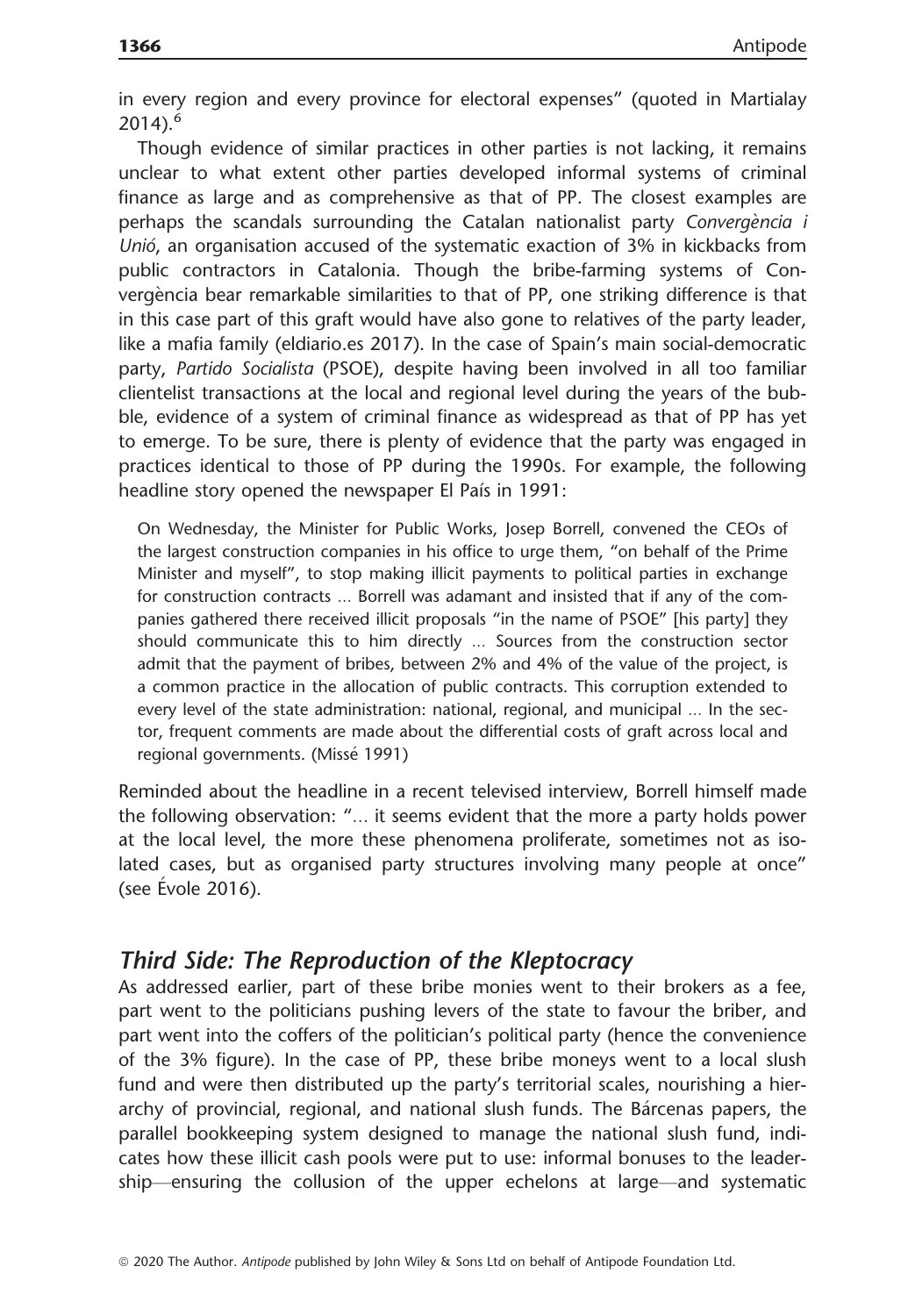campaign spending fraud (Mercado et al. 2013). This last outflow seems to have been the main purpose of the entire structure, a form of electoral "doping" designed to reproduce the party's access to the nodes of state power by informal means. This form of political accumulation constitutes the third side of the iron triangle, the one that connects political parties (vertex 2) to the state (vertex 3).

Campaign spending fraud is made fairly easy by a number of loopholes in the Spanish party finance system. In theory, Spanish political parties ought to finance themselves through a system of public subsidies proportional to the degree of representation that they achieve (Jimenez and Villoria 2012:127–129). Established in 1977 with the aim of supporting the country's nascent liberal democracy, this system left a number of legal ambiguities when it came to private donations that legislators have been reluctant to address ever since. The first regulations were introduced in the mid-1980s, when private contributions were capped at a certain amount per donor each year, and state contractors were banned from making contributions due to conflict of interest (Jiménez and Villoria 2012:127). However, the practice of anonymous donations persisted, allowing parties to simply split large donations into several unidentified contributions.

Moreover, although the official accounts that parties report reflect that around 80–95% of their finances come from public subsidies, there are plenty of "back doors" to conceal much larger sources of informal funds. The finances of political parties fall under the purview of the Court of Audit (Tribunal de Cuentas), an institution equipped with scarcely dissuasive sanctions and self-defeating legal technicalities. Perhaps the most striking is that a political party is not legally regarded as a single financial unit comprising all its different territorial organisations. This means that the accounts that parties submit to the Court do not automatically include party foundations, associated companies, or local party branches. This legal multiplicity has allowed them to easily evade the purview of the state by simply moving funds around (Jiménez and Villoria 2012).

The easiest way to mask funds in this manner is through party foundations or shell companies. Conveniently, different rules apply to party foundations with regard to private donations. Not only is there a higher cap on contributions, but foundations are also exempt from the rule that bans public contractors from donating to political parties as well as from the "cooling-off" period, designed to avoid the arrival of delayed payments derived from clientelist transactions (Jimenez and Villoria 2012:130–131). In the 1980s, it was common for donors to commission generic reports to a shell company that would then funnel the payment into the party's coffers. This fraudulent practice was at the epicentre of the two main political finance scandals of the 1990s: the Naseiro affair (1992), and the Filesa affair (1991–1997), which struck, respectively, the conservative PP and the social-democratic PSOE (Heywood 2007). A more recent example is the "Palau affair" afflicting the Catalan nationalist party CiU, in which companies awarded with public contracts by the Catalan government made large contributions to the party's foundation that were undisclosed to the Court of Audit (eldiario.es 2017). However, as explained earlier, shell companies, rather than party foundations, were the preferred mode of disguise in PP's more recent scandals.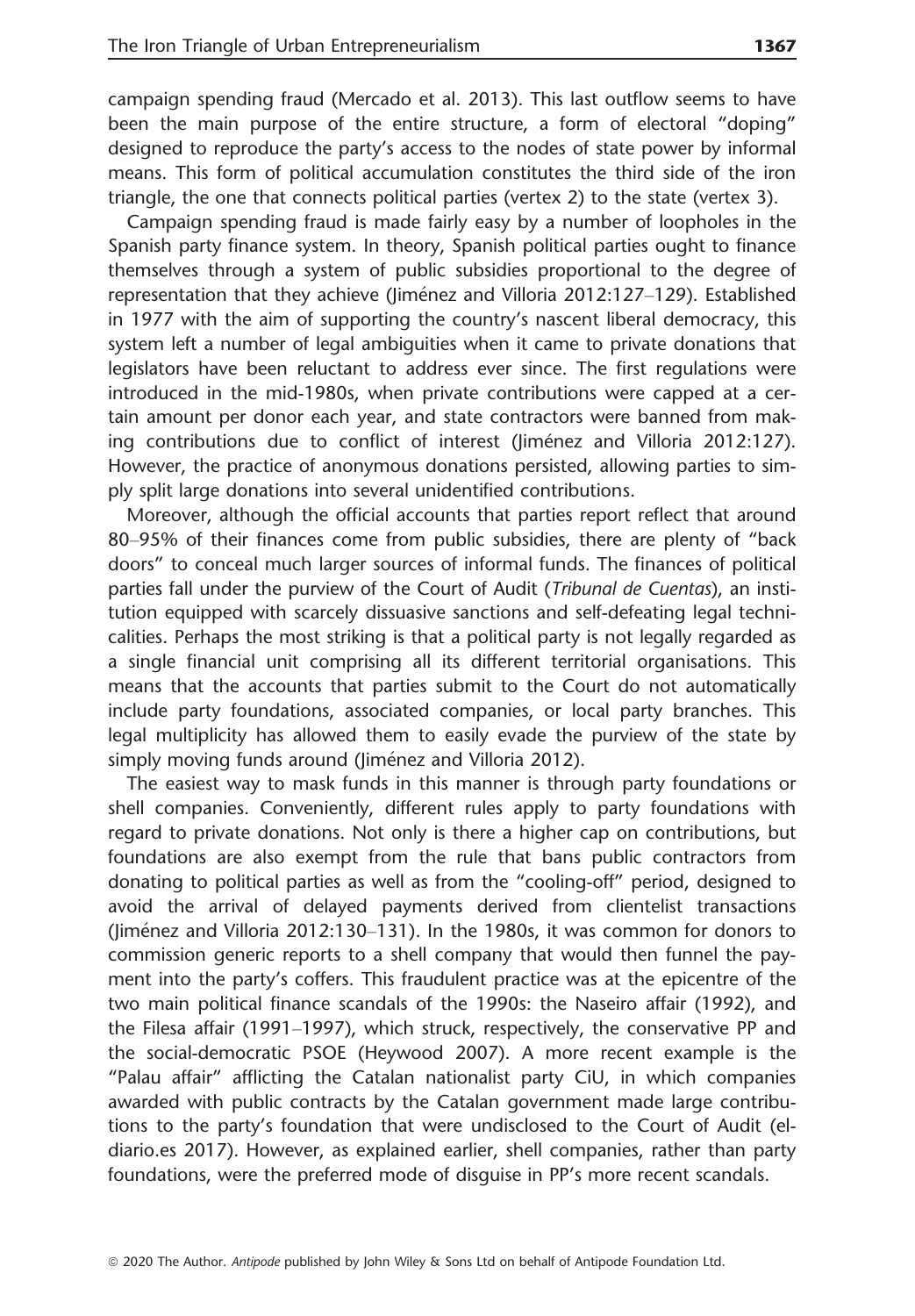The exact extent to which these practices were used during the years of the bubble is a question that is bound to remain unanswered. But one indicator should capture our imagination: the vast amount of  $\epsilon$ 500 notes in circulation in these years. This denomination, with little practical everyday use for most people, was standard in money laundering and bribing operations. Spain gathered 26% of the Eurozone's total at the peak of the bubble in 2006 (Lázaro 2016). Even though this figure reflects broader illicit transactions as well, it nevertheless points to the intrinsic connection between "dirty money" and urban development.

During the 2000s, many local candidates ran electoral campaigns boosted by the bribes of developers, something that reinforced conflicts of interest in urban planning and created patterns of competition between parties over criminal sources of finance. This created a perverse structure of incentives, according to which entire party structures derived illicit electoral finance from inflating the profits of the construction industry by informal means. In turn, parties derived a competitive edge from this criminal political economy, as it enabled higher campaign spending. In the process, the local urban planning office (concejalía de urbanismo) became a highly strategic institution for these processes of political accumulation. This issue was openly addressed in a recent televised interview involving several formerly high-ranking political figures (see Evole 2016). Discussing the problem of widespread political corruption in urban development, Josep Pique, a man who occupied several cabinet positions at the turn of the millennium before joining the ranks of the construction industry, made the following remark: "In local councils, where there is a strong tradition of forming coalition governments, the junior partner tends to always demand..." "The urban planning office"—the sentence is finished by Esperanza Aguirre, head of the Madrid region between 2003 and 2012. Piqué concludes sarcastically: "What a coincidence."

# Conclusion

The literature of "urban entrepreneurialism" has successfully captured the dynamics of inter-urban competition that have arisen in the wake of neoliberal globalisation; however, it has proved unable to grasp the role of corruption in the governance of the built environment. This is due to this concept's emphasis on the role of the state in managing the reproduction of the capitalist economy as a whole, which inflects a functionalist bent onto the different theories of the state that underpin it. These end up exaggerating the coherence of the state apparatus, taking at face value the capitalist state's hegemonic self-representation as an impartial arbiter of competing interests. Not only is the capitalist class ridden with factionalism, as the strategic-relational versions of urban entrepreneurialism already demonstrate, but so is the state managerial class as well. This means that state managers have class interests of their own that should be factored into the analysis, since their abuse of entrusted power is often not just about personal gain, but about ensuring their class reproduction as well.

The difficulty to integrate this complexity into the study of urban entrepreneurialism is patent in the literature on Spain, where a number of sophisticated studies have explored this phenomenon in the country but have been unable to factor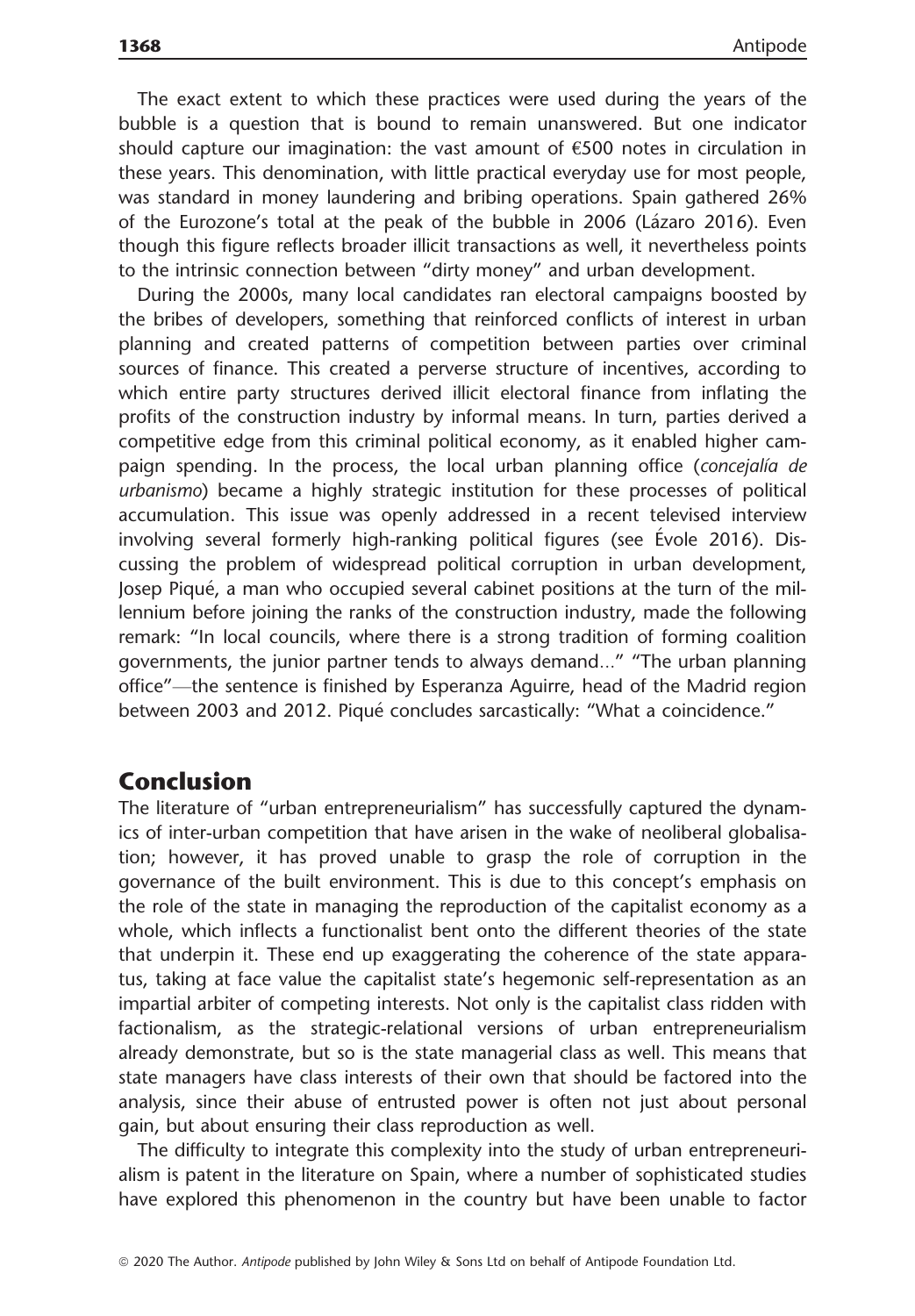corruption into their accounts despite overwhelming evidence. Tellingly, on the few occasions that corruption is mentioned, it is simply assumed to be a functional expression of inter-urban competition—i.e. it helped local states attract investment.

As the article has argued, the study of urban governance can address these issues by drawing methodological insights from studies of the "global South", which have developed a repertoire of theoretical strategies to account for corruption in critical ways. From this toolkit, the concept of "informality" is particularly useful, as it casts light on the manifold ways in which state power is exercised by bending, twisting and circumventing formal legal rules. Factoring informality into a strategic-relational approach to the state—one that not only addresses intercapitalist competition for state influence, but also the dynamics of class reproduction of state managers—is a good start to tease out how corruption often embeds itself into the governance of the built environment. However, this must always be grounded in a careful historicisation of state formation in the political economy in question, since apparently similar corruption practices can mean a variety of things and fulfil divergent social roles across different contexts.

These theoretical points have been showcased with an analysis of the role of clientelism in Spanish urban entrepreneurialism. Contrary to much of the literature, this article has shown the existence of a clientelist structure that, informally but systematically, organised the colluding interests of state, political parties, and the real estate industry—what has been referred to as an "iron triangle of real estate". The analysis has traced the origins and evolution of this informal structure to the shifting forms of the Spanish state, which have in turn shaped different patterns of class reproduction for state managers. Through it, corporations competed for political influence to secure their market success, while political parties competed with each other by raising illicit funds to boost their campaign resources, vital to access or revalidate state power. Since political patrons exacted a portion of the earnings secured for their clients (a 3% kickback or "commission fee"), they were incentivised to inflate the profits of the real estate industry, as this increased the bribes that then swelled their electoral war chests.

The analysis has shown that these clientelist dynamics cannot be reduced to a functional expression of inter-urban competition. Not only did the "iron triangle" precede the take-off of urban entrepreneurialism, but it also displayed a logic of its own, one that transcended the local sphere, as clientelist networks were organised at the regional and even national scales. Nevertheless, the workings of this informal political structure magnified the reckless local boosterism of these years, inflating the property bubble to new heights. Corruption, thus, was integral to the real estate boom that imploded the Spanish economy in the wake of the great recession.

#### Acknowledgements

I would like to thank Matthew Watson, Chris Clarke, Alexis Moraitis, and Aya Nassar for reading and discussing earlier drafts of this paper, as well as to three anonymous referees for their thoughtful comments.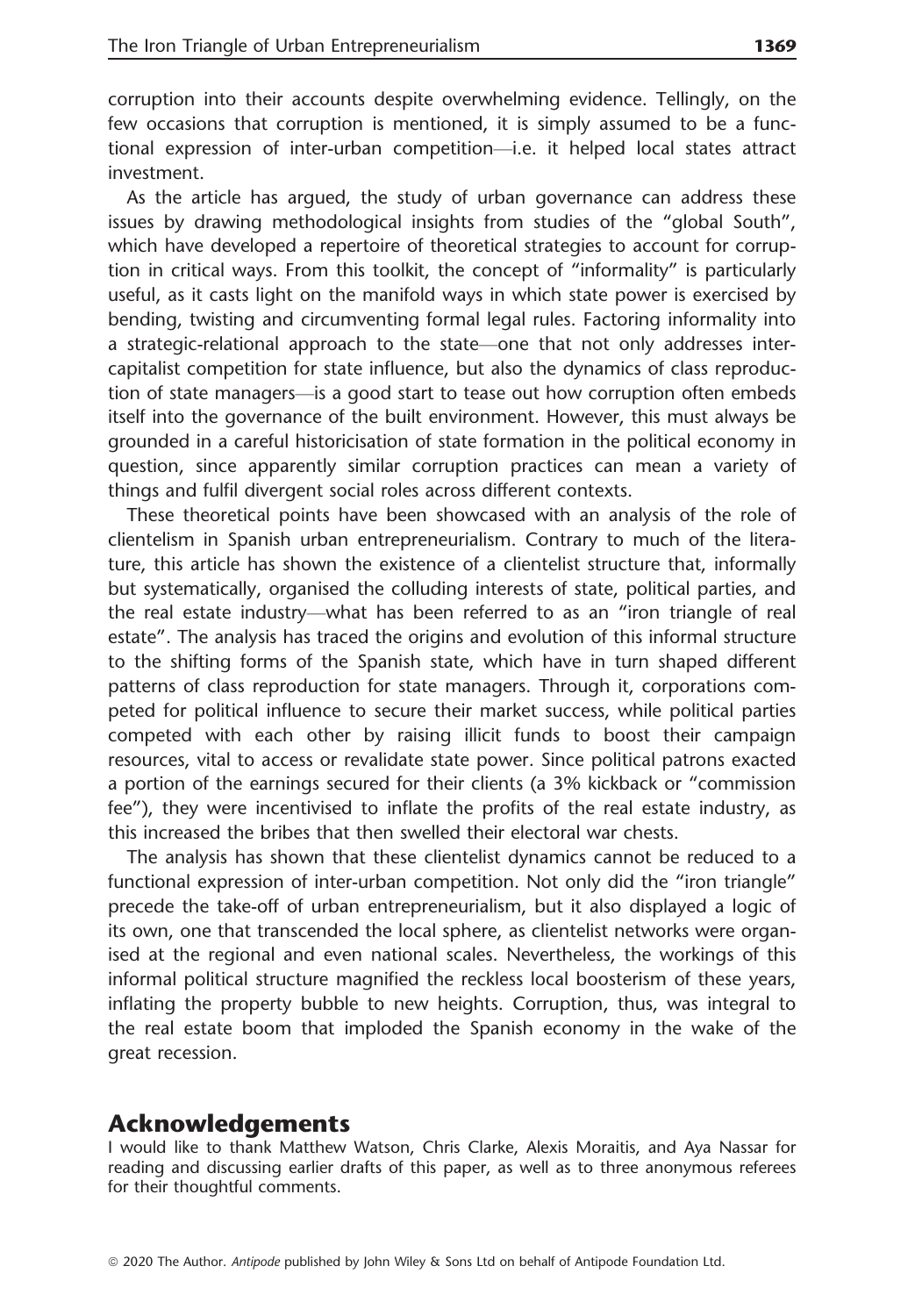#### Endnotes

More recently, the concept of entrepreneurialism has been deployed to explore the relationship between competitive urban regimes and financialised forms of accumulation. Whereas some argue that "financialised urban governance as something that succeeds entrepreneurial urban governance", others insist that financialisation is not a new phase of urban governance, "but rather the means through which entrepreneurial urbanism was

enabled in the first place" (for an overview see Aalbers 2019:9–11).<br><sup>2</sup> Harvey (1978:113) defines the built environment as a "gross generalisation", in which he includes the aggregative relation of all infrastructure and housing to the process of production. He justifies this level of generality because the built environment is "long-lived, spatially immobile and often absorbent of large lumpy investments. He also specifies that capital switching can be "sectoral", from one sphere of capital accumulation to another, or

"geographical", from one place to another (Harvey 1978:111).<br><sup>3</sup> See Jessop (2006) or his critique of Harvey's capital switching approach.<br><sup>4</sup> Though Harvey does not reference the switching circuits in his seminal article entrepreneurialism, his followers have certainly done so. All analysts of Spanish urban entrepreneurialism cited here trace their accounts to the subterranean mechanics of capital switching (Charnock et al. 2014:85; Coq-Huelva 2013; Delgado Jiménez 2011; López and Rodríguez 2010:317-370). To be sure, López and Rodríguez do not employ the concept of urban entrepreneurialism directly—they prefer Molotch's (1976) notion of "growth machine" instead. However, their otherwise heavy reliance on Harvey's theoretical apparatus makes their analysis of Spanish inter-urban competition virtually indistinguishable from

Harvey's "urban entrepreneurialism".<br><sup>5</sup> Similar assertions have been made by Coq-Huelva (2013:1225) in this journal.<br><sup>6</sup> So far, subsequent police investigations have corroborated the existence of regional slush funds in Madrid and La Rioja, as well as in the Basque province of Vizcaya (Campos 2017).

#### References

- Aalbers M (2019) "Financial Geographies of Real Estate and the City: A Literature Review." Financial Geography Working Paper Series #21, Global Network on Financial Geography http://www.fingeo.net/fi[ngeo-working-paper-series/](http://www.fingeo.net/fingeo-working-paper-series/) (last accessed 27 March 2020)
- BBC (2019) Odebrecht case: Politicians worldwide suspected in bribery scandal. 17 April <https://www.bbc.co.uk/news/world-latin-america-41109132> (last accessed 27 March 2020)
- Biot R (2012) "Lo peor de lo peor" era la CAM. El País 25 June [http://economia.elpais.c](http://economia.elpais.com/economia/2012/06/25/actualidad/1340656515_211404.html) [om/economia/2012/06/25/actualidad/1340656515\\_211404.html](http://economia.elpais.com/economia/2012/06/25/actualidad/1340656515_211404.html) (last accessed 27 March 2020)
- Brenner N (2003) "Glocalization" as a state spatial strategy: Urban entrepreneurialism and the new politics of uneven development in Western Europe. In J Peck and H Yeung (eds) Remaking the Global Economy: Economic-Geographical Perspectives (pp 197–215). London: Sage
- Brenner N (2004) New State Spaces: Urban Governance and the Rescaling of Statehood. Oxford: Oxford University Press
- Burriel de Orueta E (2008) La "década prodigiosa" del urbanismo español (1997-2006). Scripta Nova 12<http://revistes.ub.edu/index.php/ScriptaNova/article/view/1489> (last accessed 27 March 2020)
- Campos M A (2017) Las otras cajas b del PP. Cadena SER [http://cadenaser.com/ser/2017/](http://cadenaser.com/ser/2017/04/06/tribunales/1491514640_514264.html) [04/06/tribunales/1491514640\\_514264.html](http://cadenaser.com/ser/2017/04/06/tribunales/1491514640_514264.html) (last accessed 24 April 2020)
- Cardesin J M (2016) City, housing, and welfare in Spain, from the Civil War to present times. Urban History 43(2):285–305
- Charnock G, Purcell T and Ribera Furnaz R (2014) The Limits to Capital in Spain: Crisis and Revolt in the European South. Basingstoke: Palgrave Macmillan
- Coq-Huelva D (2013) Urbanisation and financialisation in the context of a rescaling state: The case of Spain. Antipode 45(5):1213–1232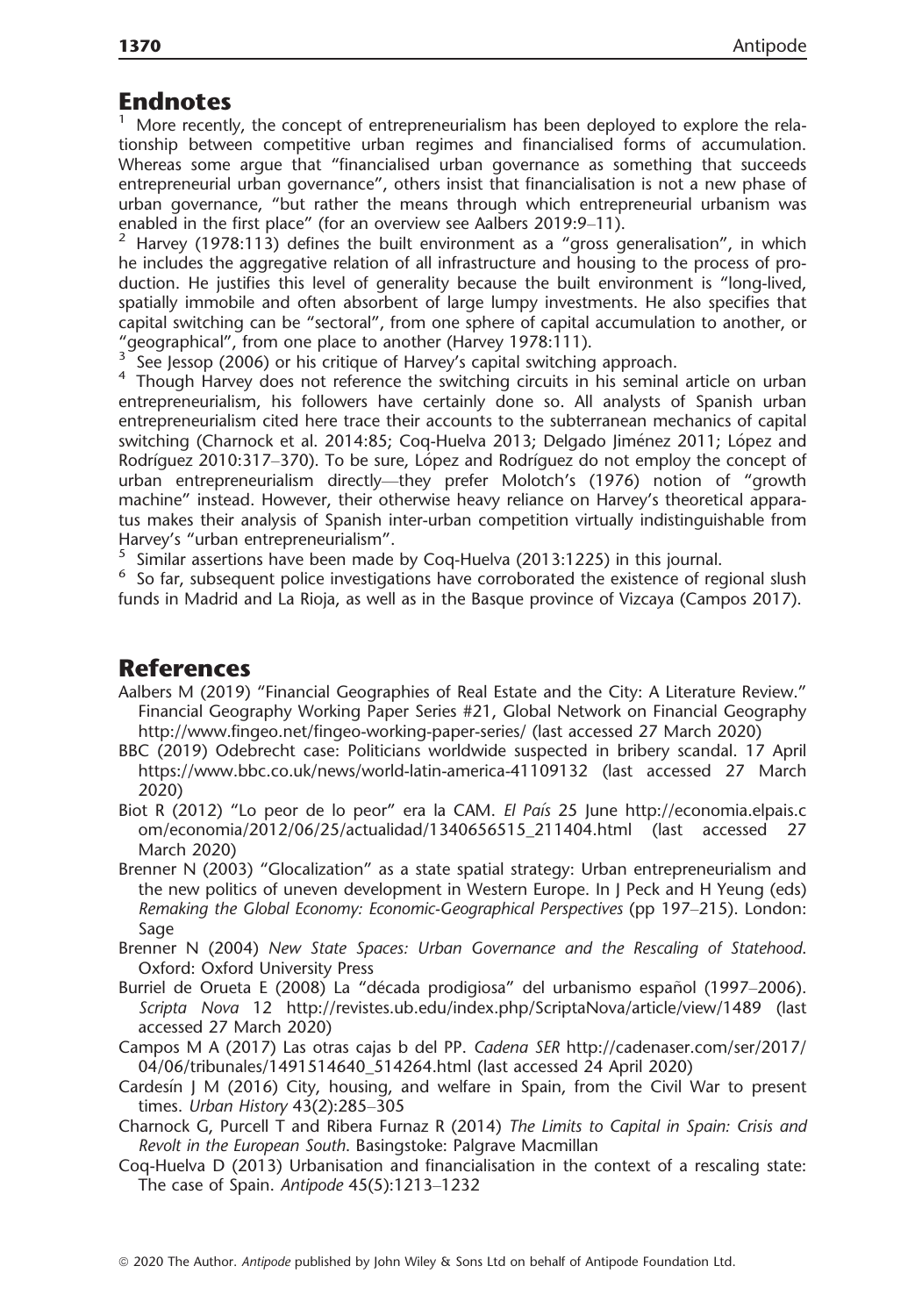- Delgado Jimenez A (2011) De la crisis fordista a la crisis de la financiarizacion: La centrali dad del espacio en la crisis actual, Madrid 1985 2007. Polis 28 [https://journals.openedi](https://journals.openedition.org/polis/1342?lang=en) [tion.org/polis/1342?lang](https://journals.openedition.org/polis/1342?lang=en)=en (last accessed 27 March 2020)
- Dooley N (2018) The European Periphery and the Eurozone Crisis: Capitalist Diversity and Europeanisation. London: Routledge
- Doshi S and Ranganathan M (2019a) Corruption. In the Antipode Editorial Collective (eds) Keywords in Radical Geography: Antipode at 50 (pp 68–73). Oxford: Wiley
- Doshi S and Ranganathan M (2019b) Towards a critical geography of corruption and power in late capitalism. Progress in Human Geography 43(3):436–457
- EFE (2016) Benavent afirma que el 3% y el uso de la caja B estaba generalizado en el PP. 8 September [http://www.efe.com/efe/comunitat-valenciana/politica/benavent-afirma-que](http://www.efe.com/efe/comunitat-valenciana/politica/benavent-afirma-que-el-3-y-uso-de-la-caja-b-estaba-generalizado-en-pp/50000879-3034281)[el-3-y-uso-de-la-caja-b-estaba-generalizado-en-pp/50000879-3034281](http://www.efe.com/efe/comunitat-valenciana/politica/benavent-afirma-que-el-3-y-uso-de-la-caja-b-estaba-generalizado-en-pp/50000879-3034281) (last accessed 27 March 2020)
- eldiario.es (2017) Sumario del 3%: El extesorero de Convergencia mediaba en "sobornos bajo la apariencia de donaciones". 25 February [http://www.eldiario.es/catalunya/ex](http://www.eldiario.es/catalunya/extesorero-CDC-presuntas-comisiones-Fiscalia_0_616288452.html) [tesorero-CDC-presuntas-comisiones-Fiscalia\\_0\\_616288452.html](http://www.eldiario.es/catalunya/extesorero-CDC-presuntas-comisiones-Fiscalia_0_616288452.html) (last accessed 27 March 2020)
- El Mundo (2010) Todas las claves para no perderse en el caso "Gürtel". 12 April [http://](http://www.elmundo.es/elmundo/2010/04/09/espana/1270844916.html) [www.elmundo.es/elmundo/2010/04/09/espana/1270844916.html](http://www.elmundo.es/elmundo/2010/04/09/espana/1270844916.html) (last accessed 27 March 2020)<br>
Évole J (2016) Consejo de exministros. Salvados 14 February [http://www.atresplayer.com/](httpfn_sinopsis_lay://www.atresplayer.com/television/programas/salvados/temporada-11/capitulo-12-consejo-exministros_2016021300202.html#fn_sinopsis_lay)
- [television/programas/salvados/temporada-11/capitulo-12-consejo-exministros\\_](httpfn_sinopsis_lay://www.atresplayer.com/television/programas/salvados/temporada-11/capitulo-12-consejo-exministros_2016021300202.html#fn_sinopsis_lay) [2016021300202.html#fn\\_sinopsis\\_lay](httpfn_sinopsis_lay://www.atresplayer.com/television/programas/salvados/temporada-11/capitulo-12-consejo-exministros_2016021300202.html#fn_sinopsis_lay) (last accessed 27 March 2020)
- Fernández G R (2005) Los impactos del urbanismo en la financiación local: La gestión del desarrollo urbano.
- Gallero M (2016) Bárcenas: La caja fuerte. Madrid: La Esfera de los Libros
- García Quesada M, Jiménez-Sánchez F and Villoria M (2013) Building local integrity systems in Southern Europe: The case of urban local corruption in Spain. International Review of Administrative Sciences 79(4):618–637
- Haid C and Hilbrandt H (2019) Urban informality and the state: Geographical translations and conceptual alliances. International Journal of Urban and Regional Research 43(3):551– 562
- Harvey D (1978) The urban process under capitalism: A framework for analysis. International Journal of Urban and Regional Research 2(1/3):101–131
- Harvey D (1982) The Limits to Capital. London: Verso
- Harvey D (1989) From managerialism to entrepreneurialism: The transformation in urban governance in late capitalism. Geografiska Annaler: Series B, Human Geography 71(1):3– 17
- Harvey D (2003) The New Imperialism. Oxford: Oxford University Press
- Heywood P M (2007) Corruption in contemporary Spain. PS: Political Science and Politics 40 (4):695–699
- IMF (2012) "Spain: The Reform of Spanish Savings Banks Technical Notes". Country Report, International Monetary Fund
- Jaffe R and Koster M (2019) The myth of formality in the global North: Informality-as-innovation in Dutch governance. International Journal of Urban and Regional Research 43 (3):563–568
- Jessop B (1990) State Theory: Putting the Capitalist State in Its Place. Cambridge: Polity
- Jessop B (1997a) A neo-Gramscian approach to the regulation of urban regimes: Accumulation strategies, hegemonic projects, and governance. In M Lauria (ed) Reconstructing Urban Regime Theory (pp 51–73). London: Sage
- Jessop B (1997b) The entrepreneurial city: Re-imaging localities, re-designing economic governance, or re-structuring capital? In N Jewson and S MacGregor (eds) Realising Cities: New Spatial Divisions and Social Transformation (pp 28–41). London: Routledge
- Jessop B (2006) Spatial fixes, temporal fixes, and spatio-temporal fixes. In N Castree and D Gregory (eds) David Harvey: A Critical Reader (pp 142–166). Oxford: Blackwell
- Jessop B (2015) The State: Past, Present, Future. Cambridge: Polity